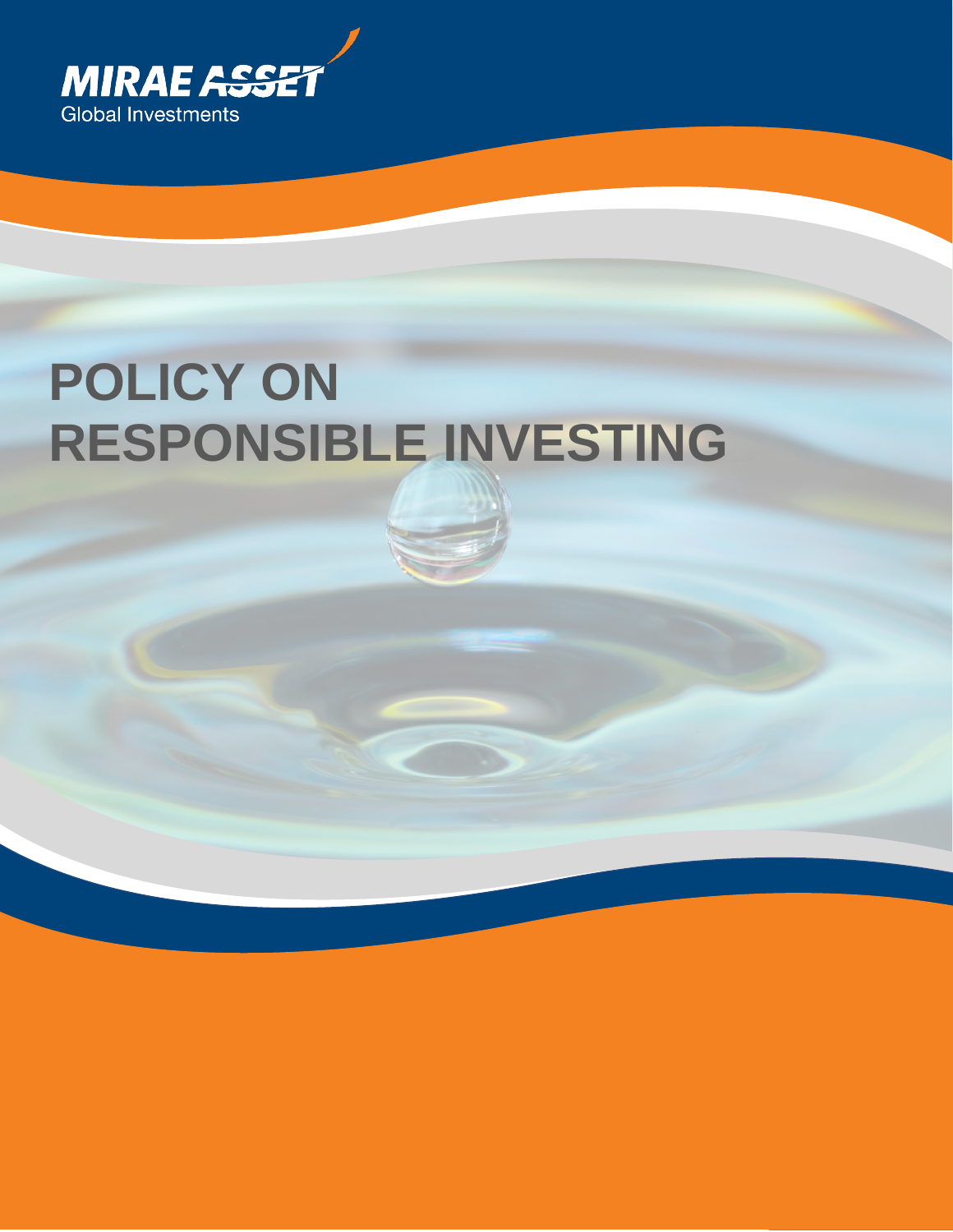### **1. Philosophy**

At Mirae Asset, we believe that we must invest in companies with long-term, sustainable competitiveness to best capture growth opportunities in any market. For companies to achieve sustainable competitiveness that translates to stable, long-term earnings growth, they must in turn practice good corporate governance and act as responsible members of our society. By doing so, we believe these companies stand a better chance of producing earnings growth and attractive valuations.

This philosophy has been at the core of our investment process since the firm's establishment in 1997, long before we became a signatory to the United Nations Principles for Responsible Investment (UNPRI) in April 2015. Since our establishment, our investment staff has focused on directly engaging with company management to ensure that good corporate governance is being practiced. Entrusted by our clients to grow their assets, we have a duty to act in their best interests and exercise prudent and thorough due diligence. For us, this is an inherent component of any successful investor and we believe that it simply makes good business sense.

### **2. ESG Integration**

At Mirae Asset, we practice full ESG integration through a two-pronged approach: actively investing in ESG themes and conducting ESG screening and engagement for our portfolios. Through actively investing in ESG themes we direct capital to companies that have a positive impact on the environment and society. Through conducting ESG screening and engagement, we adapt our portfolios to be more ESG-friendly by refraining from investing in sectors of negative ESG impact, but also encourage ESG-poor companies to improve for long-term business resilience and value creation.

#### **Our Proprietary ESG Scorecard (The "Mirae Asset ESG Scorecard")**

The Mirae Asset ESG Scorecard covers 24 industry groups within 11 sectors and is composed of 14 topics categorized under the pillars: Environmental, Social & Governance. Further, under the Sustainable Development Goals (SDG) Impact pillar, environmental and social opportunities are also reviewed, with regards to contributions to the United Nations Sustainable Development Goals.



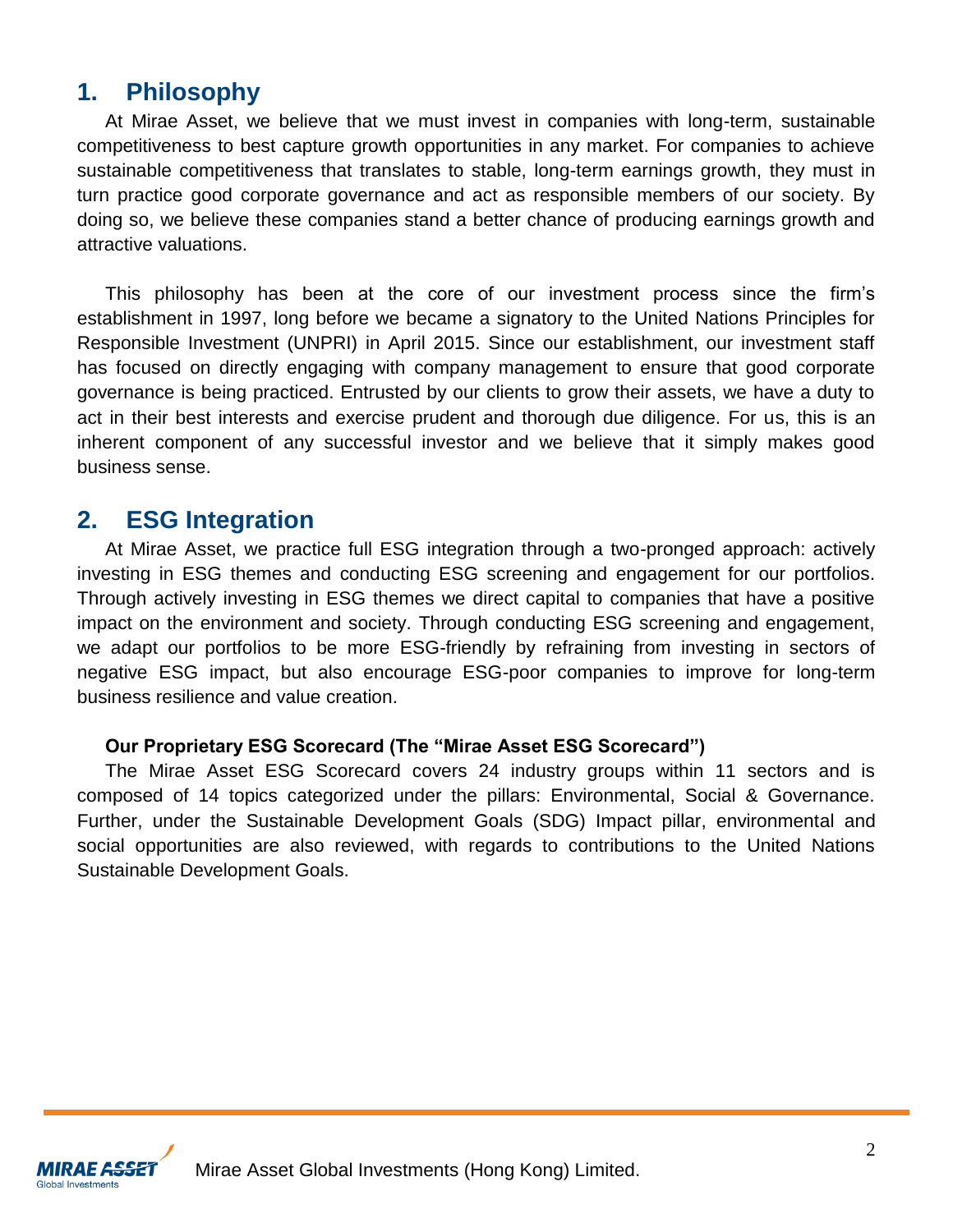| <b>Pillars</b>    | <b>Topics</b>                                        |
|-------------------|------------------------------------------------------|
|                   | Emissions                                            |
|                   | Resources & Waste Management                         |
| Environmental     | <b>Climate Change</b>                                |
|                   | <b>Biodiversity</b>                                  |
|                   | Supply Chain Management (Environmental)              |
|                   | Human Capital Management                             |
|                   | Health & Safety                                      |
| Social            | Data Security & Privacy                              |
|                   | <b>Product Liability &amp; Responsible Marketing</b> |
|                   | Stakeholder Engagement                               |
|                   | Supply Chain Management (Social)                     |
| Governance        | <b>Corporate Governance</b>                          |
|                   | <b>Business Ethics</b>                               |
| <b>SDG Impact</b> | <b>Environmental and Social Opportunities</b>        |

Companies are scored against ESG topics that are material to the industry group they are in. Environmental and Social topics are chosen based on financial materiality and sustainability materiality. Governance topics apply to all sectors covering a company's corporate governance and business ethics. Qualitative and quantitative parameters are used for scoring based on a 1 to 5 rating (1-rating indicating poor performance and 5-rating indicating excellent performance). For each industry group, scores have different weights for Environmental, Social, Governance pillars based on materiality before arriving at an aggregated ESG score.

Sector analysts are responsible for completing the Mirae Asset ESG Scorecard for all stocks in their Recommendation List. ESG scores for all active holdings are updated on an annual basis. Should there be material ESG controversies or events, sector analysts or portfolio managers are also required to update a stock's ESG score within 3 months. The ESG Specialist is responsible for updating the scoring methodology and material topics underpinning the Mirae Asset ESG Scorecard on an annual basis, to be on top of market trends and industry changes.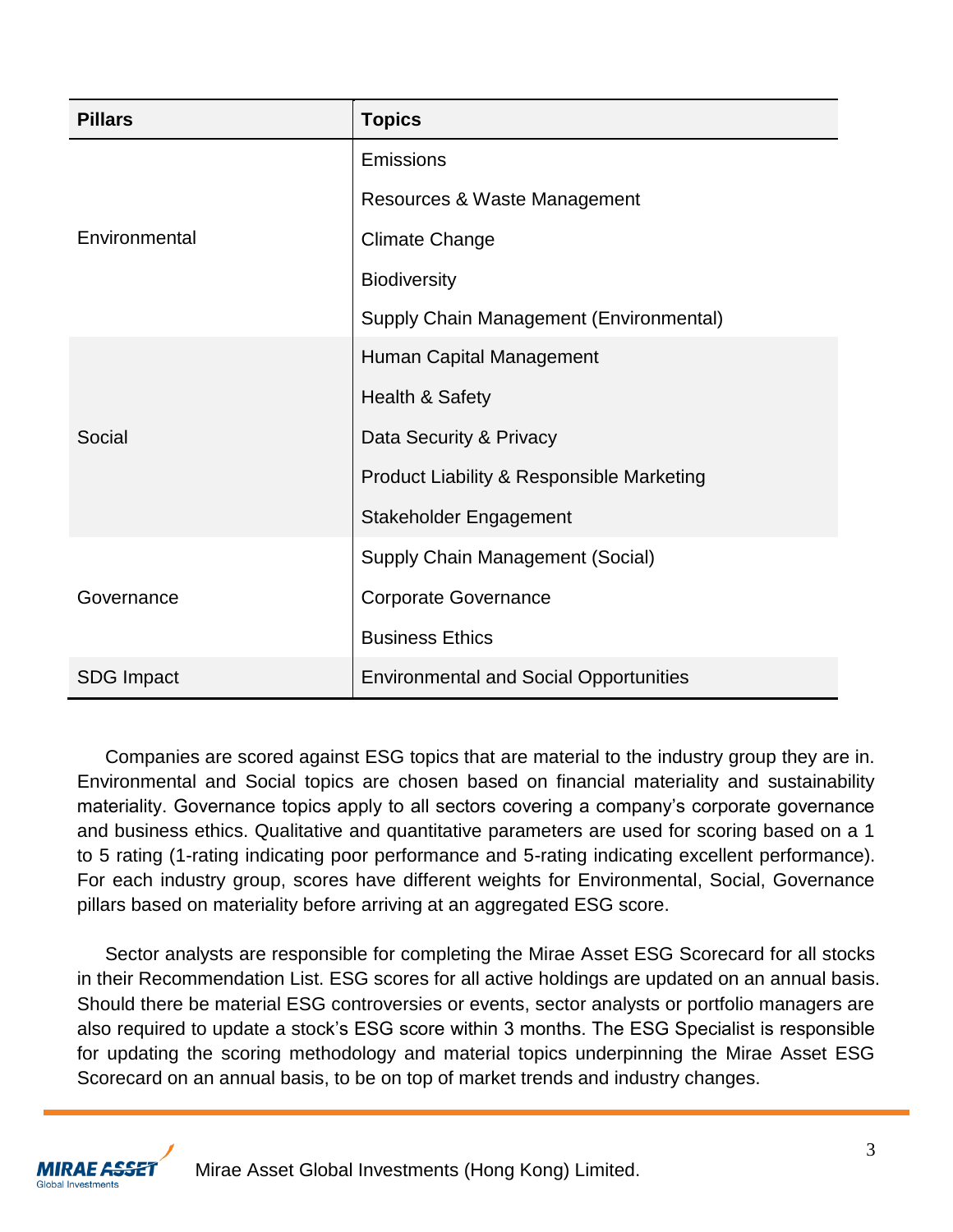We have taken a sector-specific approach to ESG analysis because there is no one-size-fitsall for ESG; the way ESG issues impact companies / the impact companies have on society and the environment are all different. As such, we currently do not have firm-wide policies on specific ESG issues such as biodiversity, water use, pollution & waste or gender & diversity. The said ESG issues are included as part of the ESG scorecard, please refer to the Annex for more information on the composition of the ESG Scorecard. We conduct ESG analysis, using sectorspecific ESG scorecards, to assess a company's impact or the impact it has on ESG issues that are material to them. Examples of ESG scorecards are provided on the website. We review the relevance and necessity to establish firm-wide policies on specific ESG issues regularly, spearheaded by the ESG Specialist, with oversight from the Investment Committee.

As a Task Force for Climate-related Financial Disclosures (TCFD) Supporter, we have a firmwide policy on climate change which sets out our position and approach to integrating [climate change into our investment decisions. Please refer to the Position Statement on Climate](https://investments.miraeasset.com.hk/docs/position_statement.pdf)  Change published on the website.

ESG issues such as taxation, oppressive regimes and death penalty are deemed not relevant to the Asian equities landscape. Moreover, as our investment strategies are primarily equity strategies, certain ESG issues like forward contracts on agricultural commodities are deemed not relevant.

#### **ESG Risk Management**

The risk team independently audits the ESG scores that analysts provide against independent third-party ESG scores (MSCI ESG ratings). Regular alerts are set on low ESG scores such that should there be material discrepancies or low scorers (e.g. an MSCI rating of CCC or below), the respective analyst will need to provide supplementary information as to where the divergence stems from. We work to strike a cordial balance between our sector analysts and third-party vendors on their assessment of various ESG related issues to mitigate individual bias.

We aim to reduce our portfolio's exposure to companies with poor ESG performance over the longer run. Companies with low ESG scores (e.g. 2-rating or below or CCC MSCI ESG ratings) or violations to Global Norms (e.g. United Nations Global Compact principles, United Nations Guiding Principles for Business and Human Rights, International Labour Organization's fundamental principles) will fall in the ESG Restrictive List<sup>1</sup>. Portfolio Managers and relevant sector analysts are required to document remedial plans based on discussions with the company on a bi-annual basis. The Investment Committee will then decide whether to put a buy restriction on these companies.

<sup>1</sup> More information and data used to screen for the ESG Restrictive List is provided in the Annex.

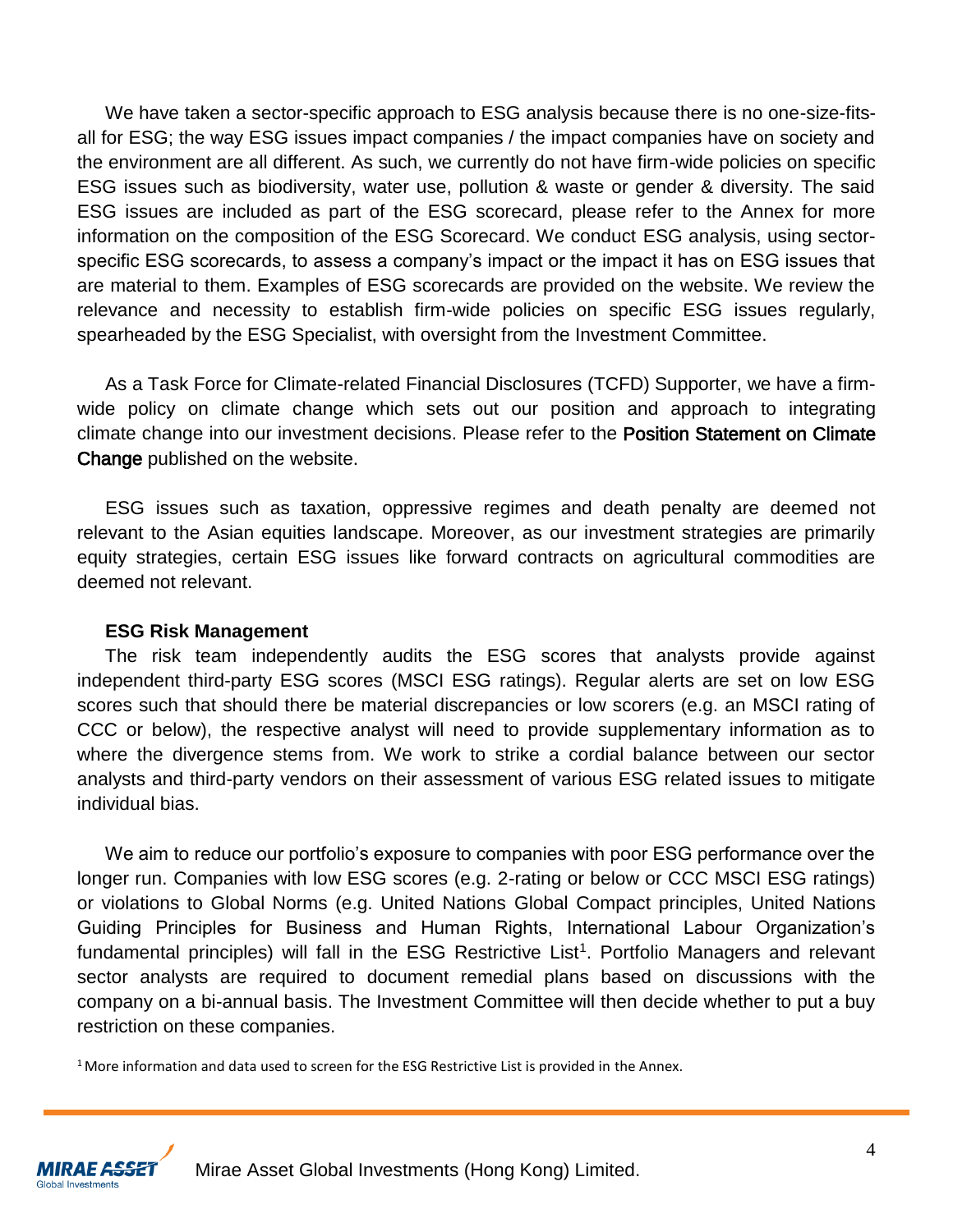At the portfolio level, the risk team will monitor the ESG performance (using holdings' MSCI ESG ratings averaged by portfolio weight) as well as carbon footprint (using weighted average carbon intensity) of each fund, compared against the benchmark, on a monthly basis.

Principal adverse impacts of investment decisions on sustainability factors are not currently considered due to the lack of available and reliable data. However, we will review and adjust our approach accordingly going forward.

#### **Specific to SFDR Article 8 Funds<sup>2</sup>**

Mirae Asset's SFDR Article 8 funds adopt a best-in-class methodology whereby companies must be within the top 50% threshold of environmental, social and governance scores based on the Mirae Asset ESG Scorecard. This best-in-class ESG criteria is binding for investments made by a minimum of 70% of the SFDR Article 8 funds' net assets.

#### **ESG Restrictive List**

On a firm-wide level, Mirae Asset refrains from investing in companies that have significant exposure (based on revenue thresholds) to activities we deem controversial and of negative impact on the environment and society. Investment restrictions are placed on weapons, adult entertainment, tobacco, thermal coal and unconventional oil & gas. ESG restrictions that apply to SFDR Article 8 Funds are more stringent than that applied firm-wide. Please refer to the Annex for sector-specific policies for the ESG Restrictive List.

Companies that fall in the ESG Restrictive List are monitored and reviewed in monthly risk meetings and Investment Committee meetings. Criteria within the ESG Restrictive List will be reviewed and discussed with regards to the potential of tightening or introducing new restrictions with the Investment Committee regularly.

### **3. Active Ownership**

Our **[Stewardship Code](https://investments.miraeasset.com.hk/docs/Stewardship_Code.pdf)** sets out our approach to defining the Principles of Responsible Ownership indicated by the Securities & Futures Commission Hong Kong. Our 7 Stewardship Principles oversee our stewardship responsibilities to enhance investor engagement and transparency in consideration of clients' best interests.

#### **Proxy Voting**

Voting is the fundamental right of a shareholder and we recognize that such rights are imperative to for the improvement of an investee company's corporate governance. We actively vote on shareholdings we are responsible for across all markets. Our Investment Committee works with sector analysts and takes note of proxy voting recommendations from proxy voting advisory firms (where applicable).

<sup>2</sup> As of December 2021, SICAV funds in the process of converting to SFDR Article 8 Funds include Asia Sector Leader Equity Fund, India Sector Leader Equity Fund, Asia Pacific Equity Fund

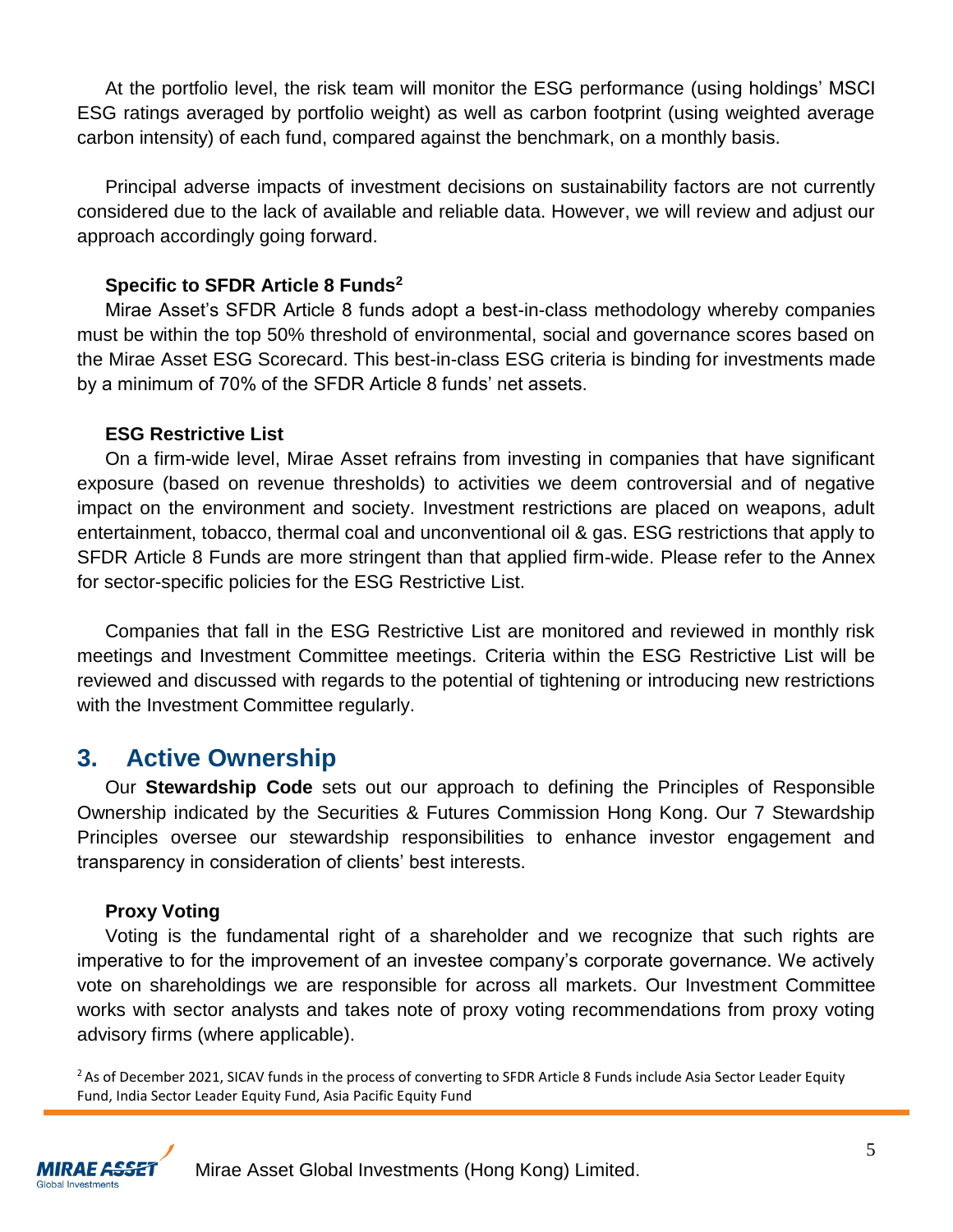We have engaged third-party external partners to provide proxy voting recommendations for our key markets. In 2021, we have engaged ISS (Institutional Shareholder Services) to cover our holdings in China, Hong Kong, Taiwan, South Korea and SES (Shareholder Empowerment Services) for our holdings in India.

#### **Corporate Engagement**

As an active owner, our analysts and portfolio managers consistently interact with companies, through 1-on-1 or group meetings, email correspondence, or site visits, to understand companies in their entirety. We believe that such meetings will provide an additional layer of understanding that we cannot achieve purely from accessing sell-side research alone.

ESG scorecards and MSCI ESG ratings provide an excellent backdrop on the strengths of the company and highlight critical issues. We particularly target engaging companies that we view as risky (based on our ESG assessment) with objectives to discuss ways to improve their ESG scores. We also actively partake in corporate engagement activities to reduce reliance on fossil fuels and to encourage companies to lower their operational carbon footprints.

For more information on our stewardship activities, please refer to our **[Voting &](https://investments.miraeasset.com.hk/docs/voting_engagement_policy.pdf)  [Engagement Policy](https://investments.miraeasset.com.hk/docs/voting_engagement_policy.pdf)** and **[Stewardship Code](https://investments.miraeasset.com.hk/docs/Stewardship_Code.pdf)**.

### **4. ESG Reporting**

Mirae Asset practices a transparent approach to reporting our activities to clients. We work towards publishing an annual ESG report to document our ESG integration and stewardship efforts, as well as annually completing the UNPRI assessment report. Upon request, we respond to client queries in a timely manner and can provide reports detailing voting rights exercised at shareholder meetings.

We also regularly publish articles and videos on our own website and elsewhere, to share our insights into ESG issues.

### **5. Industry Collaboration**

In April 2015, Mirae Asset (HK) became a signatory to the PRI, the UN-backed network of international investors established in 2006. Our investment philosophy naturally adheres to good ESG practices and we believe this aligns us well with the UNPRI Principles.

As a signatory to the UNPRI Principles, we applaud and encourage initiatives to improve corporate governance and, ultimately, shareholder value. Thus, while we are not an authorized asset manager in either Japan or the United Kingdom, we support the key principles that drive both the UK and Japanese Stewardship Codes, both in our investment philosophy and in practice.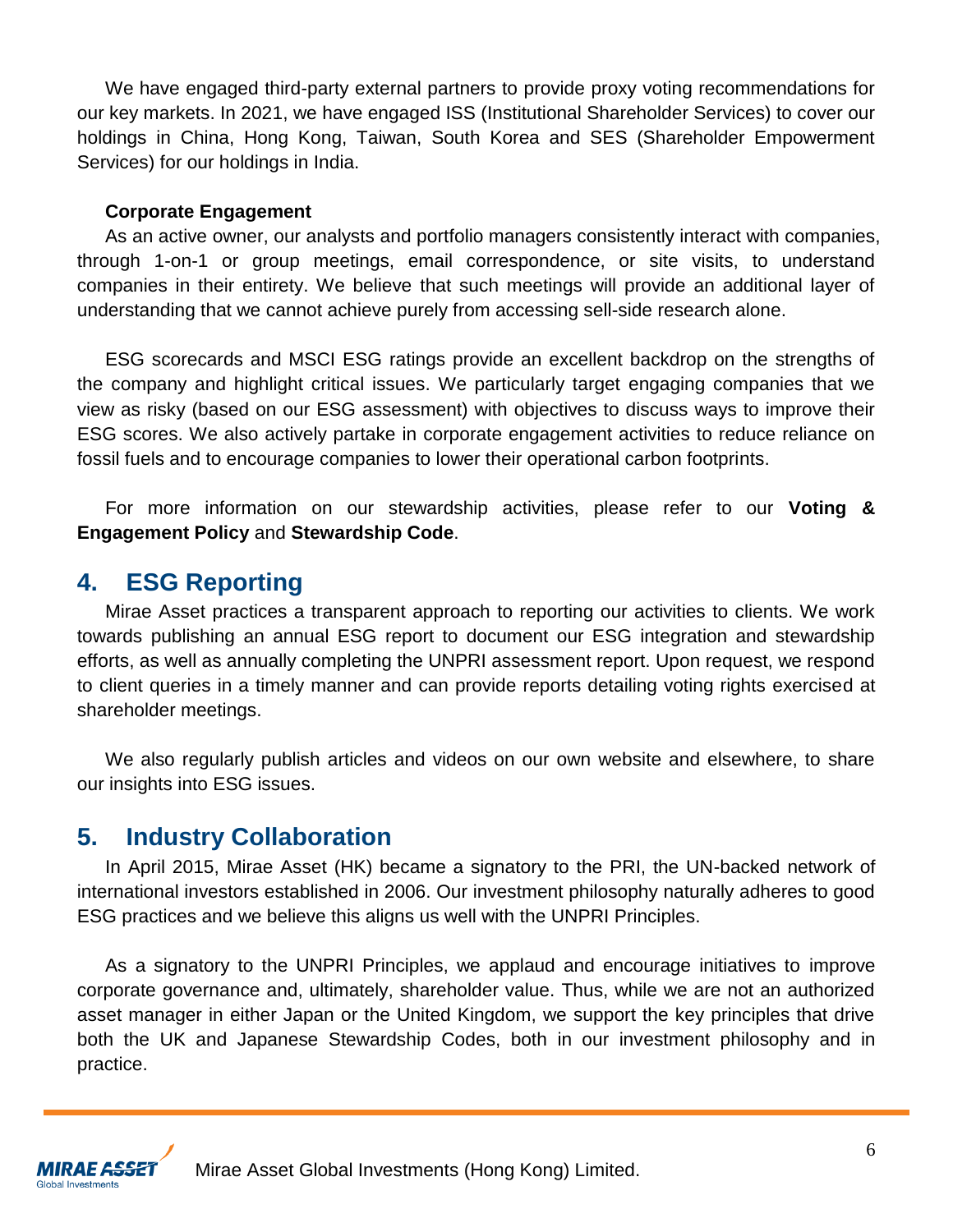In August 2021, Mirae Asset (HK) officially became a TCFD supporter, demonstrating our commitments to work towards the implementation of the recommendations by the Task Force on Climate-Related Financial Disclosures (TCFD).

In August 2021, we also became a member of AIGCC (Asia Investor Group on Climate Change), an investor network that collaborates on investment activity, analysis, risk management, engagement and policy related to climate change. We actively partake in AIGCC's meetings, working groups and projects, as well as regional and international initiatives to collaboratively drive solutions to climate risks and opportunities in the Asia region.

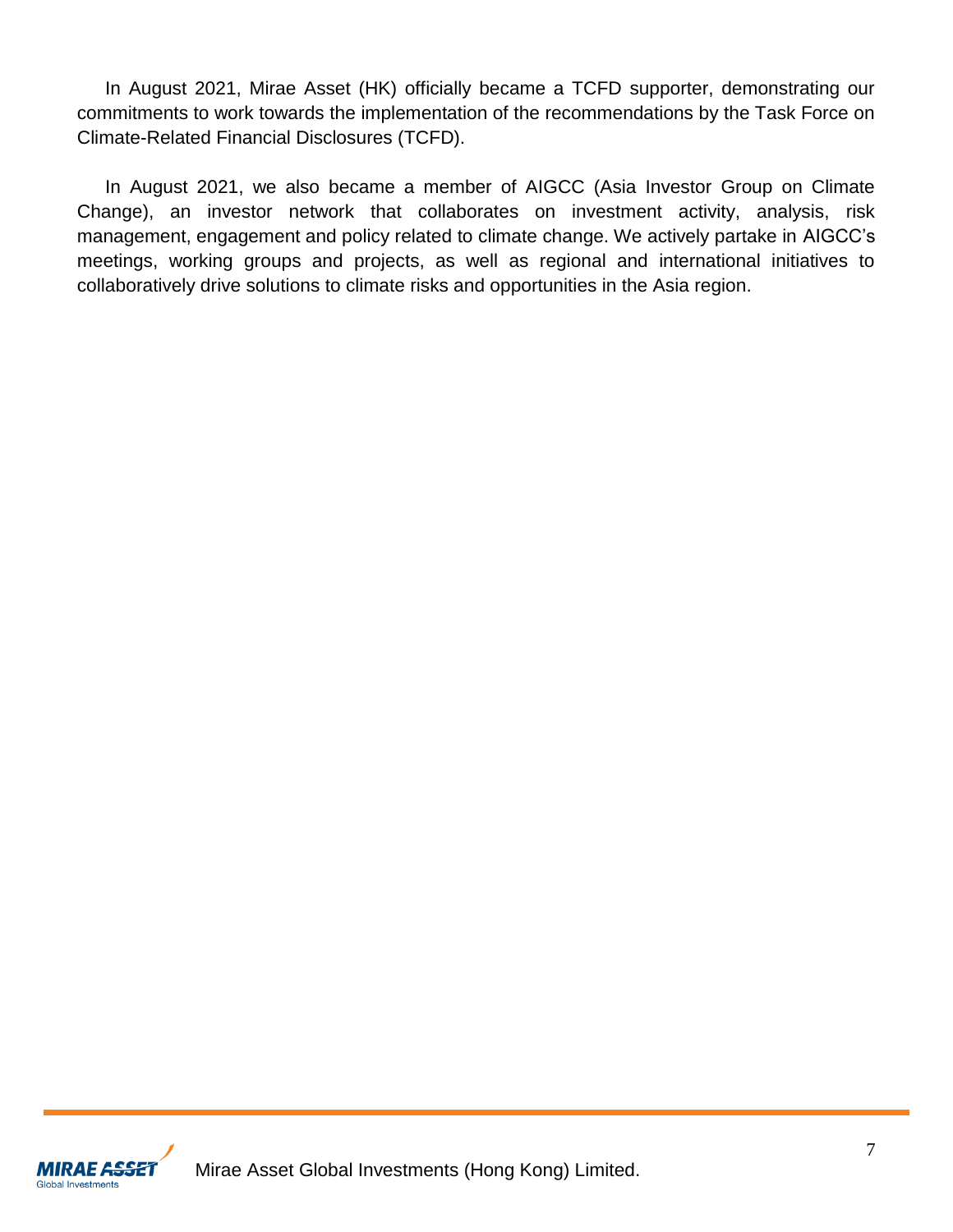### **ANNEX**

### **The Mirae Asset ESG Scorecard**

#### **Composition of the Mirae Asset ESG Scorecard**

Governance topics apply to all sectors covering a company's corporate governance and business ethics. Corporate governance includes the company's shareholding and ownership structure, board composition, remuneration, and accounting and audit practices. Business ethics includes transparency, government reliance and business integrity.

For each industry group, Environmental and Social topics are chosen based on financial materiality (do the activities related to this topic impact a company's P&L?) and sustainability materiality (do the activities related to this topic have positive/negative impacts on the environment/society?). A rigorous ESG research exercise that involved a desktop review of a range of literature, from sources including MSCI, SASB, S&P Global Corporate Sustainability Assessment and other industry research, formed the backbone of the materiality assessment to select sector-specific ESG topics. The final sector-specific ESG topics were validated through multiple discussions with sector analysts.

Qualitative and quantitative parameters are used for scoring based on a 1 to 5 rating (1 rating indicating poor performance and 5-rating indicating excellent performance). Our in-house ESG scoring system assesses a company's ESG performance using company data as well as alternate data. For example, a company may be scored based on its Scope 1 and Scope 2 emissions based on its year-on-year trend. Another example is that a company may be scored based on the water stress vulnerability at its operating locations, based on alternate data such as World Resources Institute Aqueduct.

We apply a weighting to Environmental, Social, Governance pillars for each industry group based on materiality to arrive at an aggregated ESG score.

Our sector analysts are responsible for completing the Mirae Asset ESG Scorecard for all stocks in their Recommendation List. Moreover, as sector analysts are the key contact points with investee companies, they can act as effective enforcers of ESG engagement to influence companies to improve their ESG performance if required. ESG scores for all active holdings are updated on an annual basis. Should there be material ESG controversies or events, sector analysts or portfolio managers are also responsible to update a stock's ESG score within 3 months if required.

We chose to rely on our own proprietary ESG scorecard as the key ESG assessment tool to define sustainable characteristics for our ESG funds because of a few reasons. Firstly, despite our subscription to third-party ESG scores (e.g. MSCI ESG ratings), MSCI does not always

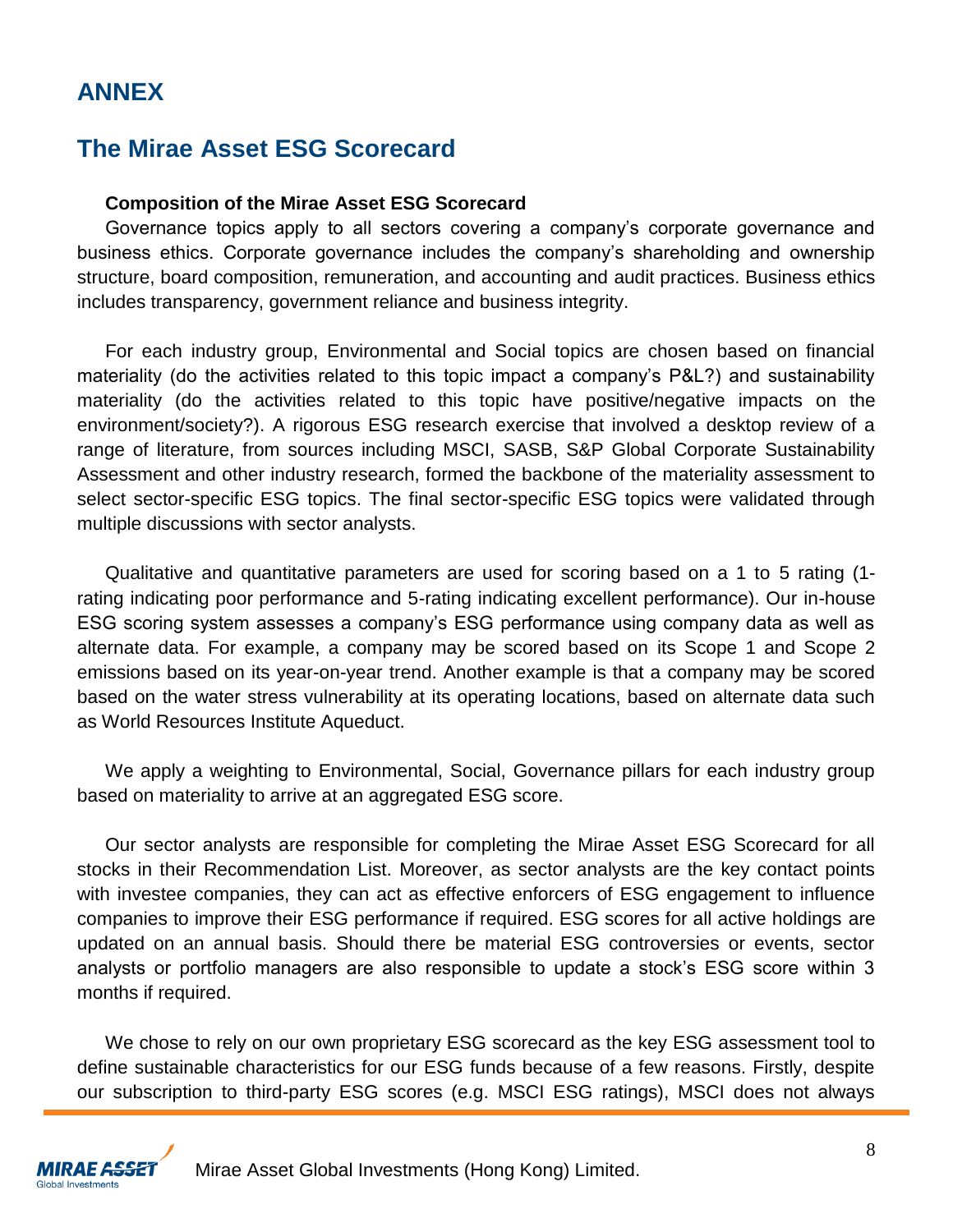cover all stocks in our portfolio because part of the portfolio would be invested in young, growth companies in emerging markets. Secondly, we have a regional focus on the Asia Pacific market, and therefore the landscape and applicability of ESG topics and metrics may slightly differ from the developed markets. Lastly, ESG is a fast-evolving subject – there may be a lag in the update of MSCI ESG Ratings methodology whereas our own proprietary ESG scorecard could be updated in a timelier manner. Our in-house ESG Specialist is responsible for updating the scoring methodology and material topics underpinning the Mirae Asset ESG Scorecard on an annual basis to be on top of market trends and industry changes.

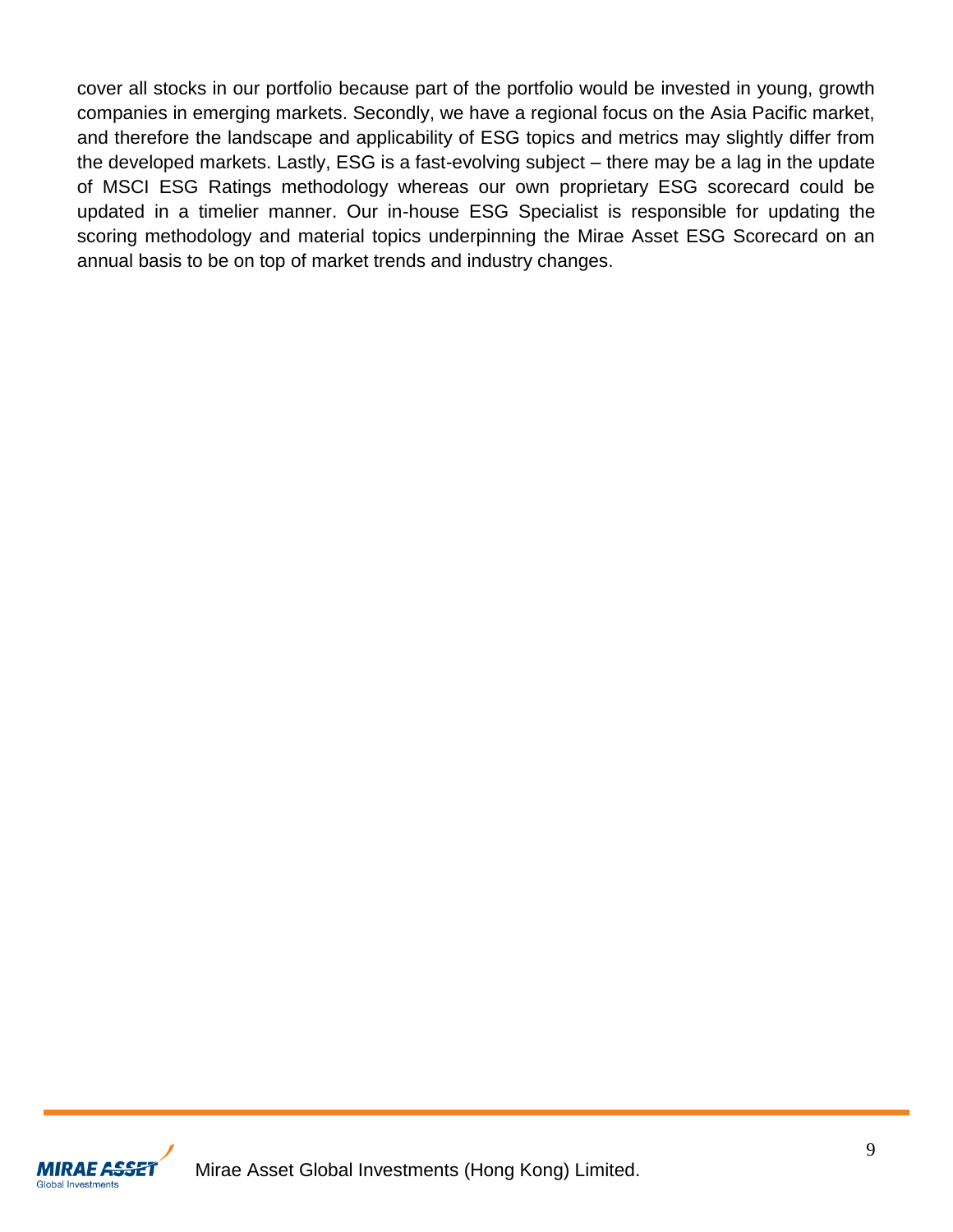### **Mirae Asset ESG Taxonomy**

The table below lists out the assessment scope for ESG topics that are included in our ESG analysis.

| <b>PILLARS</b> | <b>TOPICS</b>                                        | <b>DESCRIPTION</b>                                                                                                                                                                                                                                                                                                                                                                                                                                                                                                                                                                                                                    |
|----------------|------------------------------------------------------|---------------------------------------------------------------------------------------------------------------------------------------------------------------------------------------------------------------------------------------------------------------------------------------------------------------------------------------------------------------------------------------------------------------------------------------------------------------------------------------------------------------------------------------------------------------------------------------------------------------------------------------|
| ENVIRONMENTAL  | Emissions                                            | Carbon emissions / GHG emissions: Scope 1 and Scope 2<br>$\bullet$<br>GHG emissions of the company's operations and their efforts<br>to reduce their carbon footprint.<br><b>Energy management: Direct and indirect energy</b><br>consumption from the company's operations and their efforts<br>to reduce energy usage / adopt cleaner sources of energy.<br>Air pollution: Air pollutants generated from the company's<br>operations (stationary sources e.g. power plants and factories<br>and mobile sources e.g. company vehicles).                                                                                              |
|                | Resources &<br>Waste<br>Management                   | <b>Water management:</b> Water consumption and wastewater<br>generation/treatment from the company's operations and their<br>efforts to manage water usage. Water stress related aspects<br>covered as part of Climate Change.<br>Waste management: Hazardous and non-hazardous waste<br>generated by the company and their efforts to treat, store,<br>dispose, reduce and recycle responsibly. Also includes toxic<br>emissions generated due to waste generated.<br>Materials use: Raw materials used in the company's product<br>manufacturing and their efforts to manage supply and reduce<br>life-cycle environmental impacts. |
|                | <b>Climate Change</b>                                | Climate change mitigation and adaptation: Exposure of<br>the company's assets and operations to climate change<br>(physical risks e.g. droughts and rising sea level, and<br>transition risks e.g. carbon pricing and carbon regulations)<br>and their efforts to mitigate and adapt their business model.                                                                                                                                                                                                                                                                                                                            |
|                | <b>Biodiversity</b>                                  | Land use / ecological impacts: The impact of the<br>$\bullet$<br>company's operations on ecosystems and biodiversity and<br>their efforts to mitigate / preserve natural habitats.                                                                                                                                                                                                                                                                                                                                                                                                                                                    |
|                | <b>Supply Chain</b><br>Management<br>(Environmental) | Supply chain environmental standards: The company's<br>management of their supply chains to enhance transparency<br>and quality of environmental standards of suppliers                                                                                                                                                                                                                                                                                                                                                                                                                                                               |
| SOCIAL         | Human Capital<br>Management                          | <b>Talent attraction and retention:</b> The company's ability to<br>$\bullet$<br>attract, retain as well as upskill its workforce<br>Labour practices: The company's ability to uphold<br>commonly accepted labour standards in the workplace and<br>their efforts to maintain so<br>Workplace diversity: The company's approach to provide                                                                                                                                                                                                                                                                                           |

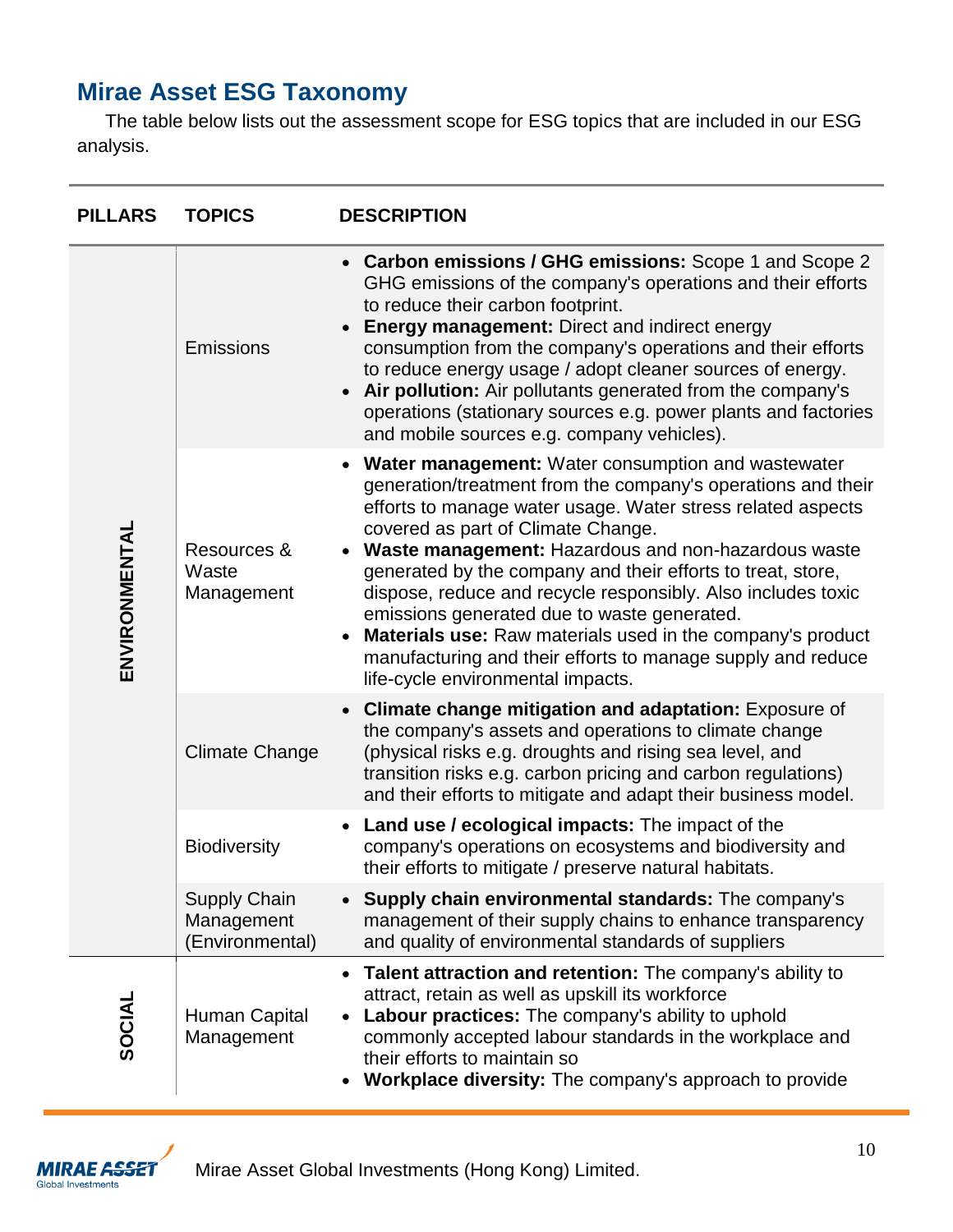|            |                                                        | equal opportunities in its hiring process and to prohibit<br>discrimination in the workplace                                                                                                                                                                                                                                                                                                                                                                                                                                                                                                                           |
|------------|--------------------------------------------------------|------------------------------------------------------------------------------------------------------------------------------------------------------------------------------------------------------------------------------------------------------------------------------------------------------------------------------------------------------------------------------------------------------------------------------------------------------------------------------------------------------------------------------------------------------------------------------------------------------------------------|
|            | <b>Health &amp; Safety</b>                             | Occupational health and safety: The company's ability to<br>maintain a safe and healthy workplace, free of work-related<br>injuries, fatalities and illness                                                                                                                                                                                                                                                                                                                                                                                                                                                            |
|            | Data Security &<br>Privacy                             | Data security / cybersecurity: The company's approach to<br>managing cybersecurity risks and collecting, retaining, and<br>use of sensitive, confidential information, e.g. IT infrastructure<br>and other capabilities or mechanisms to ensure security of<br>data<br><b>Customer privacy:</b> The company's approach to responsible<br>use of personal identifiable information (PII) collected as part<br>of business operations.                                                                                                                                                                                   |
|            | <b>Product Liability</b><br>& Responsible<br>Marketing | <b>Product quality and safety:</b> The company's quality<br>management of products sold and exposure to recalls and<br>product safety concerns.<br>• Product labelling and selling practices: The company's<br>approach to conducting transparent, accurate and<br>comprehensive product labelling and marketing statements<br><b>Responsible investment:</b> For financial institutions, the<br>integration of environmental, social and governance factors<br>into investment decision making for long-term value creation                                                                                           |
|            | Stakeholder<br>Engagement                              | Community relations: The company's approach to engage<br>$\bullet$<br>with local communities and their efforts to main relations /<br>distribute benefits to local communities<br>Tenant engagement: Particularly for real estate companies,<br>the company's approach to engage with tenants to promote<br>sustainable practices                                                                                                                                                                                                                                                                                      |
|            | <b>Supply Chain</b><br>Management<br>(Social)          | Supply chain social standards: The company's<br>management of their supply chains to enhance transparency<br>and quality of social standards of suppliers                                                                                                                                                                                                                                                                                                                                                                                                                                                              |
| GOVERNANCE | Corporate<br>Governance                                | • Shareholding and ownership structure: The company's<br>ownership structure and track record of controlling<br>shareholders' execution and alignment of interests with<br>minority shareholders<br>Board composition: The effectiveness of the Board in<br>overseeing management and protector investor value, as well<br>as composition of the Board taking into account sufficient<br>industry experience, independent, diversity and tenure.<br><b>Remuneration:</b> The alignment of management pay with<br>corporate strategy and shareholder interests<br>Accounting and audit: The transparency, independence, |

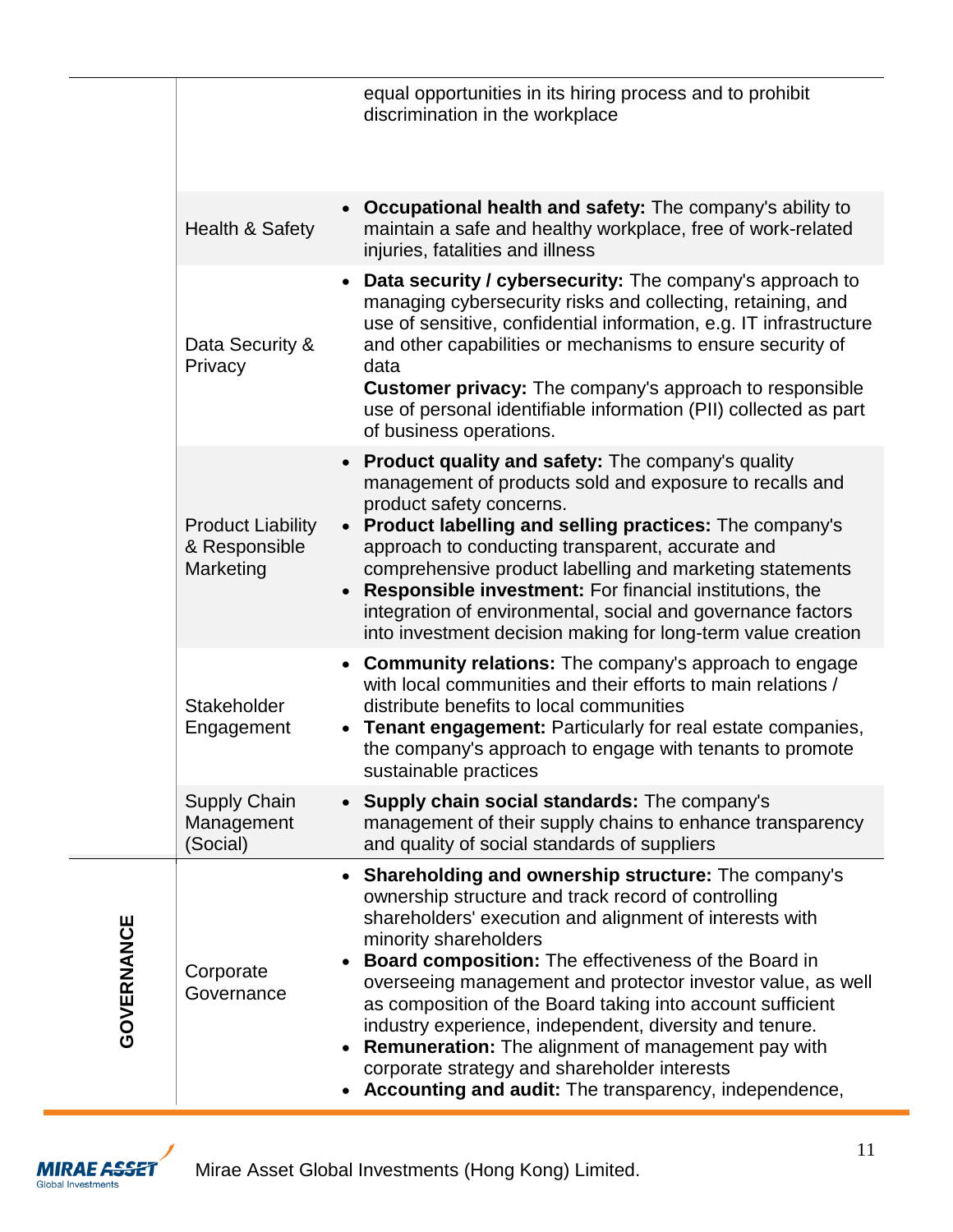|            |                                                  | timeliness of the company's audit and financial reporting<br>practices                                                                                                                                                                                                                                                                                                                                                                                                                                                                                          |
|------------|--------------------------------------------------|-----------------------------------------------------------------------------------------------------------------------------------------------------------------------------------------------------------------------------------------------------------------------------------------------------------------------------------------------------------------------------------------------------------------------------------------------------------------------------------------------------------------------------------------------------------------|
|            | $\bullet$<br><b>Business Ethics</b><br>$\bullet$ | • Transparency: The transparency of the company's tax<br>practices and ESG disclosures<br><b>Government reliance:</b> The company's political relationships<br>with the government, participation in policy lobbying and<br>extent of policy influence<br><b>Business integrity:</b> The company's oversight and<br>management of business ethics issues e.g. fraud, executive<br>misconduct, anti-bribery, anti-money laundering, anti-trust                                                                                                                   |
| SDG IMPACT | Environmental<br>and Social<br>Opportunities     | • Market trends / business opportunities, specific to the sector,<br>that generates environmental and social value either from a<br>corporate social responsibility angle or new business stream<br>related to ESG<br>• Possible environmental and social opportunities that generate<br>impact on the United Nations Sustainable Development<br>Goals (SDGs), e.g. Access to Communications, Sustainable<br>Cities, Clean and Renewable Energy, Circular Business,<br>Access to Food, Access to Education, Clean and Smart<br>Technology, Access to Healthcare |

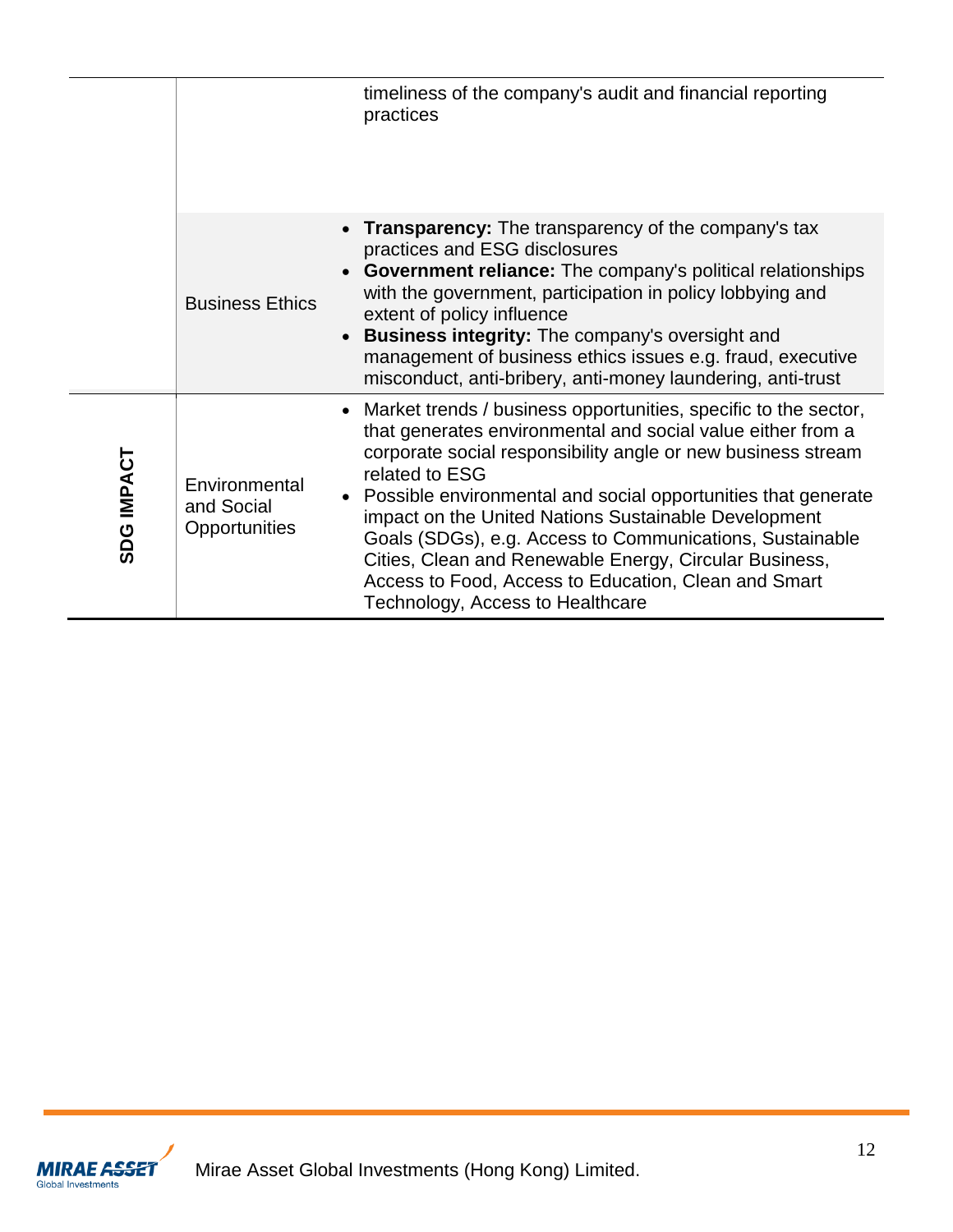## **Mirae Asset's ESG Materiality Matrix**

|                                         |                                                                                                             |           |                                         | <b>Environmental</b> |              |                                               |                             |                            | <b>Social</b>                                   |                 |                                        |                           | <b>Governance</b>       |                        |
|-----------------------------------------|-------------------------------------------------------------------------------------------------------------|-----------|-----------------------------------------|----------------------|--------------|-----------------------------------------------|-----------------------------|----------------------------|-------------------------------------------------|-----------------|----------------------------------------|---------------------------|-------------------------|------------------------|
| <b>Sector</b>                           | <b>Industry Group</b>                                                                                       | Emissions | Management<br>ಯ<br>Resources &<br>Waste | Climate Change       | Biodiversity | Supply Chain<br>Management<br>(Environmental) | Human Capital<br>Management | Data Security &<br>Privacy | Product Liability<br>& Responsible<br>Marketing | Health & Safety | Supply Chain<br>Management<br>(Social) | Stakeholder<br>Engagement | Corporate<br>Governance | <b>Business Ethics</b> |
| <b>Communication</b><br><b>Services</b> | <b>Telecommunications Services</b><br>Media & Entertainment                                                 |           |                                         |                      |              |                                               |                             |                            |                                                 |                 |                                        |                           |                         |                        |
| <b>Real Estate</b>                      | <b>Real Estate</b>                                                                                          |           |                                         |                      |              |                                               |                             |                            |                                                 |                 |                                        |                           |                         |                        |
| <b>Consumer</b><br><b>Discretionary</b> | Automobiles & Components<br><b>Consumer Durables &amp; Apparel</b><br><b>Consumer Services</b><br>Retailing |           |                                         |                      |              |                                               |                             |                            |                                                 |                 |                                        |                           |                         |                        |
| <b>Energy</b>                           | Energy                                                                                                      |           |                                         |                      |              |                                               |                             |                            |                                                 |                 |                                        |                           |                         |                        |
| <b>Materials</b>                        | Materials                                                                                                   |           |                                         |                      |              |                                               |                             |                            |                                                 |                 |                                        |                           |                         |                        |
| Information<br><b>Technology</b>        | Software & Services<br>Technology Hardware &<br>Equipment<br>Semiconductors &<br>Semiconductor Equipment    |           |                                         |                      |              |                                               |                             |                            |                                                 |                 |                                        |                           |                         |                        |
| <b>Utilities</b>                        | <b>Utilities</b>                                                                                            |           |                                         |                      |              |                                               |                             |                            |                                                 |                 |                                        |                           |                         |                        |
| <b>Financials</b>                       | <b>Banks</b><br><b>Diversified Financials</b><br>Insurance                                                  |           |                                         |                      |              |                                               |                             |                            |                                                 |                 |                                        |                           |                         |                        |
|                                         | Food & Staples Retailing                                                                                    |           |                                         |                      |              |                                               |                             |                            |                                                 |                 |                                        |                           |                         |                        |
| <b>Consumer</b><br><b>Staples</b>       | Food Beverage & Tobacco<br>Household & Personal                                                             |           |                                         |                      |              |                                               |                             |                            |                                                 |                 |                                        |                           |                         |                        |
| <b>Industrials</b>                      | Products<br><b>Capital Goods</b><br><b>Commercial &amp; Professional</b><br>Services                        |           |                                         |                      |              |                                               |                             |                            |                                                 |                 |                                        |                           |                         |                        |
|                                         | Transportation                                                                                              |           |                                         |                      |              |                                               |                             |                            |                                                 |                 |                                        |                           |                         |                        |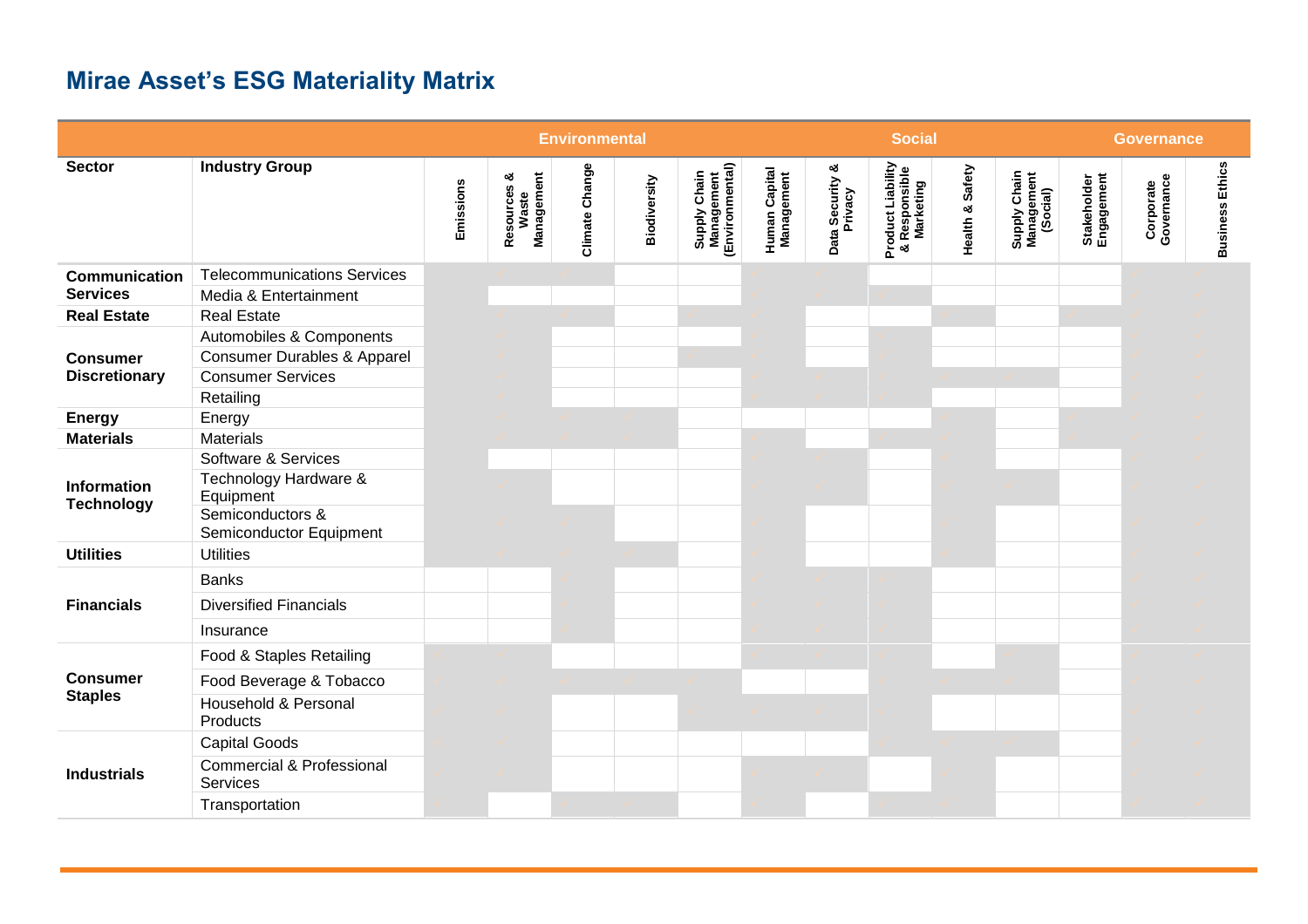# **ESG Restrictive List - Policy on Weapons**

| <b>MIRAE ASSET'S</b><br><b>POSITION:</b> | Weapons are used to kill and wound individuals. In particular, nuclear<br>weapons can cause mass destruction of humankind. The production and<br>use of certain weapons, such as cluster munitions, is deemed<br>unacceptable under international conventions. Civilian firearms and other<br>weapons are illegal in some jurisdictions. Military weapons cause severe<br>harm to civilians during conflicts and war. Moreover, international arms<br>trade is exposed to risks of corruption and money laundering, and may<br>finance terrorism.<br>Mirae Asset supports the Convention on Cluster Munitions, therefore<br>prohibits investment in the use, stockpiling, production and transfer of<br>cluster munitions. |
|------------------------------------------|----------------------------------------------------------------------------------------------------------------------------------------------------------------------------------------------------------------------------------------------------------------------------------------------------------------------------------------------------------------------------------------------------------------------------------------------------------------------------------------------------------------------------------------------------------------------------------------------------------------------------------------------------------------------------------------------------------------------------|
| <b>DEFINITIONS:</b>                      | <b>Controversial Weapons:</b><br>Companies that have any ties (including manufacturing, using, repairing,<br>putting up for sale, selling, distributing, importing or exporting, transporting)<br>to cluster munitions, landmines, biological / chemical / nuclear weapons,<br>depleted uranium weapons, blinding laser weapons, incendiary (white<br>phosphorus) weapons, and/or non-detectable fragments.<br><b>Conventional Weapons:</b><br>Companies that derive revenue from weapons systems, components, and<br>support systems and services for conventional weapons.                                                                                                                                               |
| <b>SCOPE:</b>                            | Firm-wide                                                                                                                                                                                                                                                                                                                                                                                                                                                                                                                                                                                                                                                                                                                  |
| <b>REVENUE</b><br><b>THRESHOLD:</b>      | 0% for Controversial Weapons<br>5% for Conventional Weapons                                                                                                                                                                                                                                                                                                                                                                                                                                                                                                                                                                                                                                                                |
| <b>RESTRICTIONS:</b>                     | 0% investment cap                                                                                                                                                                                                                                                                                                                                                                                                                                                                                                                                                                                                                                                                                                          |

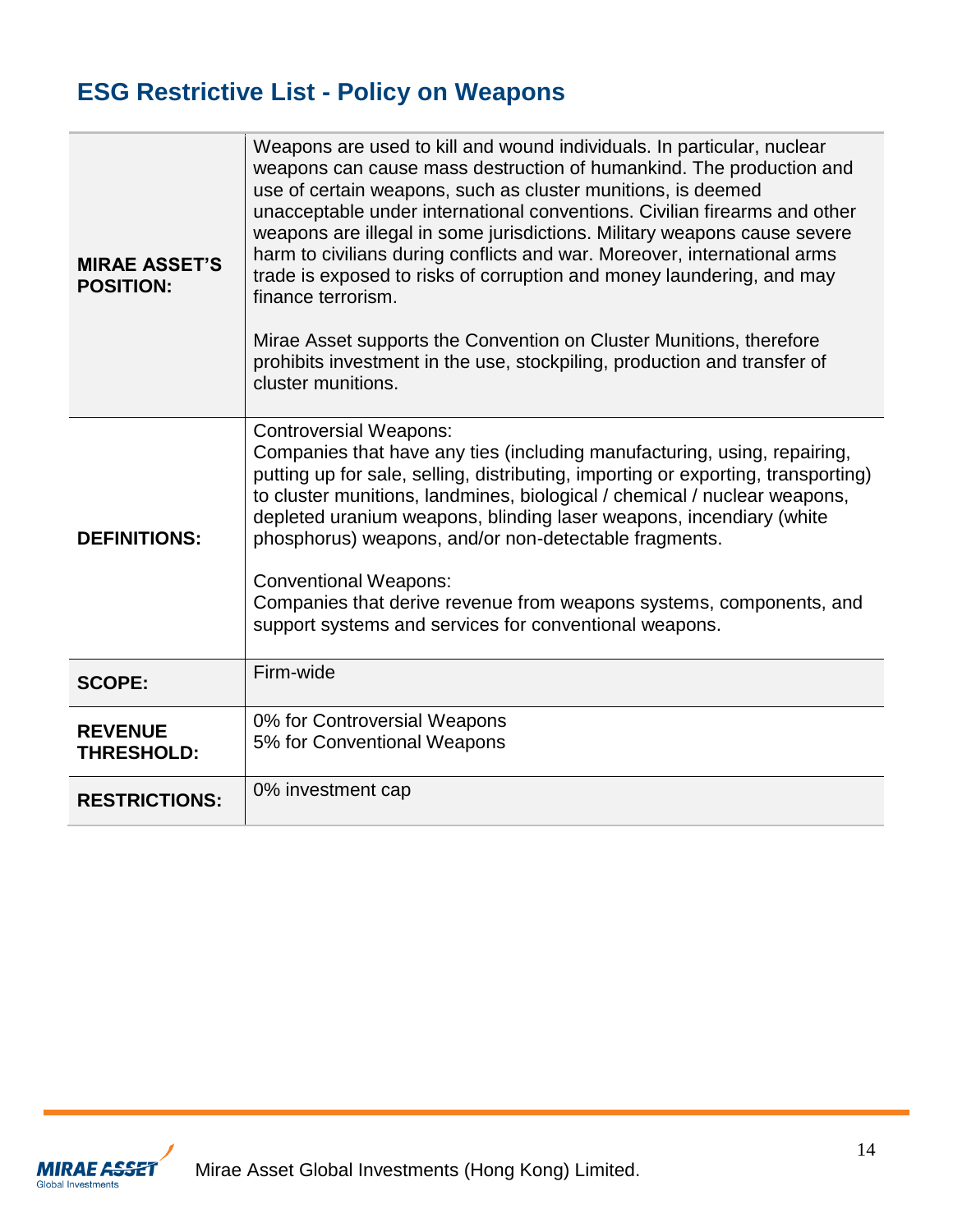# **ESG Restrictive List - Policy on Tobacco**

| <b>MIRAE ASSET'S</b><br><b>POSITION:</b> | Tobacco consumption is a public health issue. Tobacco products are<br>addictive and science has proven tobacco has negative health impacts on<br>individuals who smoke. Not only is there no safe level of cigarette smoking,<br>but smoking also has indirect negative effects on surrounding individuals<br>through second-hand smoking. There is increasing global regulation and<br>growing consumer awareness on the health impacts and dangers of<br>smoking.<br>On a firm-wide basis, we have capped restrictions to 2% of NAV as we see<br>emergence of alternative tobacco products such as electronic cigarettes<br>that may have less adverse health impacts and could potentially be used<br>as smoking cessation aids. However, there is inconclusive scientific<br>evidence and therefore we will continue to monitor regulations and<br>scientific conclusions in this space. |
|------------------------------------------|----------------------------------------------------------------------------------------------------------------------------------------------------------------------------------------------------------------------------------------------------------------------------------------------------------------------------------------------------------------------------------------------------------------------------------------------------------------------------------------------------------------------------------------------------------------------------------------------------------------------------------------------------------------------------------------------------------------------------------------------------------------------------------------------------------------------------------------------------------------------------------------------|
| <b>DEFINITIONS:</b>                      | Companies that derive revenue from the production and distribution /<br>wholesale trading of tobacco products.                                                                                                                                                                                                                                                                                                                                                                                                                                                                                                                                                                                                                                                                                                                                                                               |
| <b>SCOPE:</b>                            | Firm-wide                                                                                                                                                                                                                                                                                                                                                                                                                                                                                                                                                                                                                                                                                                                                                                                                                                                                                    |
| <b>REVENUE</b><br><b>THRESHOLD:</b>      | Firm-wide: 15%<br>Article 8 funds: 5%                                                                                                                                                                                                                                                                                                                                                                                                                                                                                                                                                                                                                                                                                                                                                                                                                                                        |
| <b>RESTRICTIONS:</b>                     | Firm-wide: 2% investment cap<br>Article 8 funds: 0%                                                                                                                                                                                                                                                                                                                                                                                                                                                                                                                                                                                                                                                                                                                                                                                                                                          |

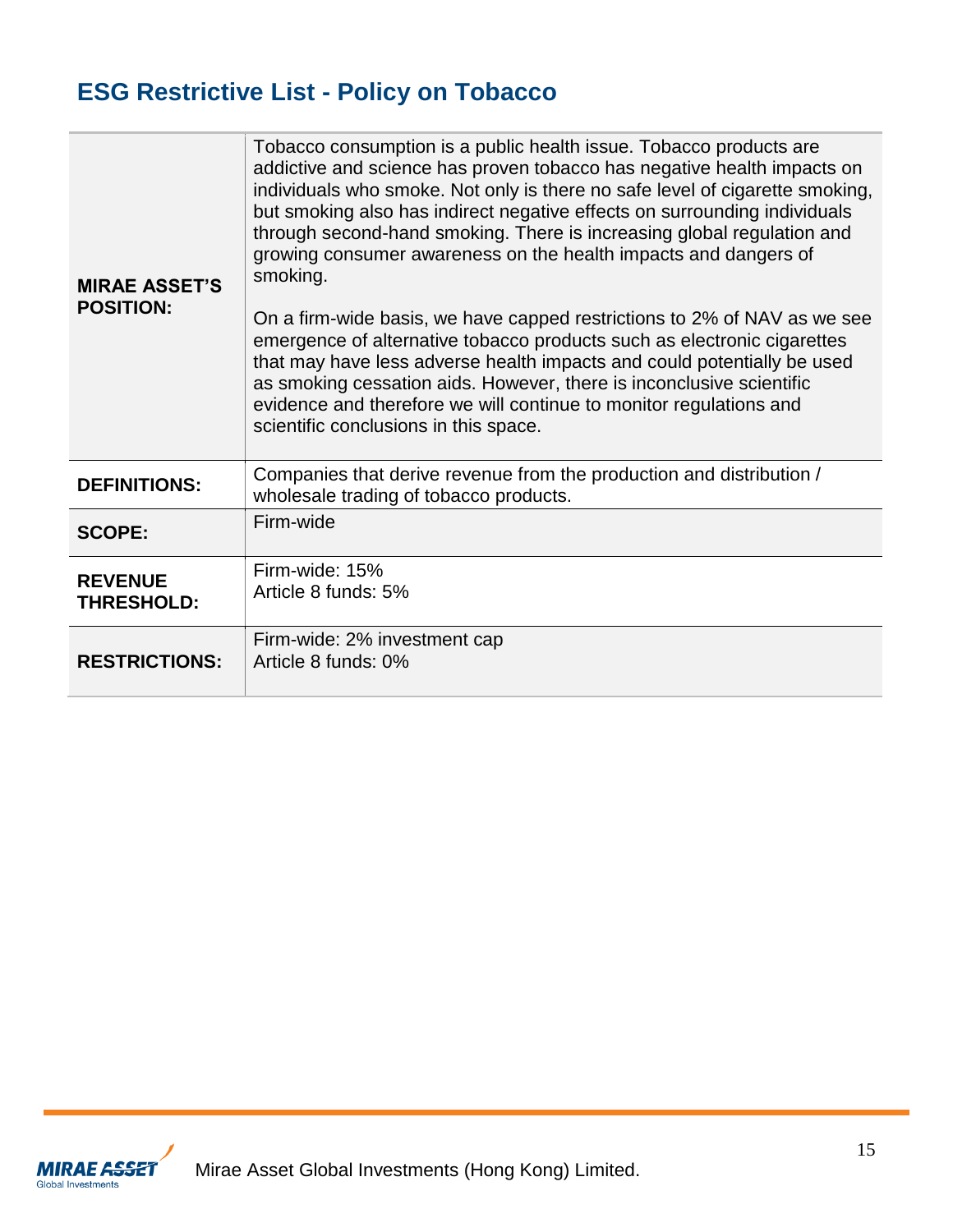# **ESG Restrictive List – Policy on Thermal Coal**

| <b>MIRAE ASSET'S</b><br><b>POSITION:</b> | Thermal coal is the highest carbon-emitting source of energy in the global<br>fuel mix. Coal mining is dangerous as coal particles and pollutants could<br>cause respiratory damage for coal miners. As coal is often buried deep<br>within earth surfaces, coal mining also disrupts the natural environment<br>and ecosystems.<br>The sector is also increasingly exposed to stringent regulations as<br>countries worldwide make carbon reduction pledges and as part of national<br>decarbonisation plans are transitioning fuel mix away from fossil fuels.<br>Moreover, thermal coal investments are at risk of becoming stranded<br>assets.<br>We negatively screen for companies with business exposure to thermal<br>coal-related activities based on revenue threshold, and exclude from our<br>portfolios. If companies have exposure but do not meet the revenue<br>threshold, we monitor accordingly to ensure the company's business<br>exposure is not increasing. |
|------------------------------------------|-----------------------------------------------------------------------------------------------------------------------------------------------------------------------------------------------------------------------------------------------------------------------------------------------------------------------------------------------------------------------------------------------------------------------------------------------------------------------------------------------------------------------------------------------------------------------------------------------------------------------------------------------------------------------------------------------------------------------------------------------------------------------------------------------------------------------------------------------------------------------------------------------------------------------------------------------------------------------------------|
| <b>DEFINITIONS:</b>                      | Companies involved in the exploration, mining, extraction, transportation,<br>distribution or refining of thermal coal; companies that derive revenue from<br>thermal coal (including lignite, bituminous, anthracite and steam coal) and<br>its sale to external parties.                                                                                                                                                                                                                                                                                                                                                                                                                                                                                                                                                                                                                                                                                                        |
| <b>SCOPE:</b>                            | Firm-wide                                                                                                                                                                                                                                                                                                                                                                                                                                                                                                                                                                                                                                                                                                                                                                                                                                                                                                                                                                         |
| <b>REVENUE</b><br><b>THRESHOLD:</b>      | Firm-wide: 15%<br>Article 8 funds: 5%                                                                                                                                                                                                                                                                                                                                                                                                                                                                                                                                                                                                                                                                                                                                                                                                                                                                                                                                             |
| <b>RESTRICTIONS:</b>                     | Firm-wide: 2%<br>Article 8 funds: 0%                                                                                                                                                                                                                                                                                                                                                                                                                                                                                                                                                                                                                                                                                                                                                                                                                                                                                                                                              |

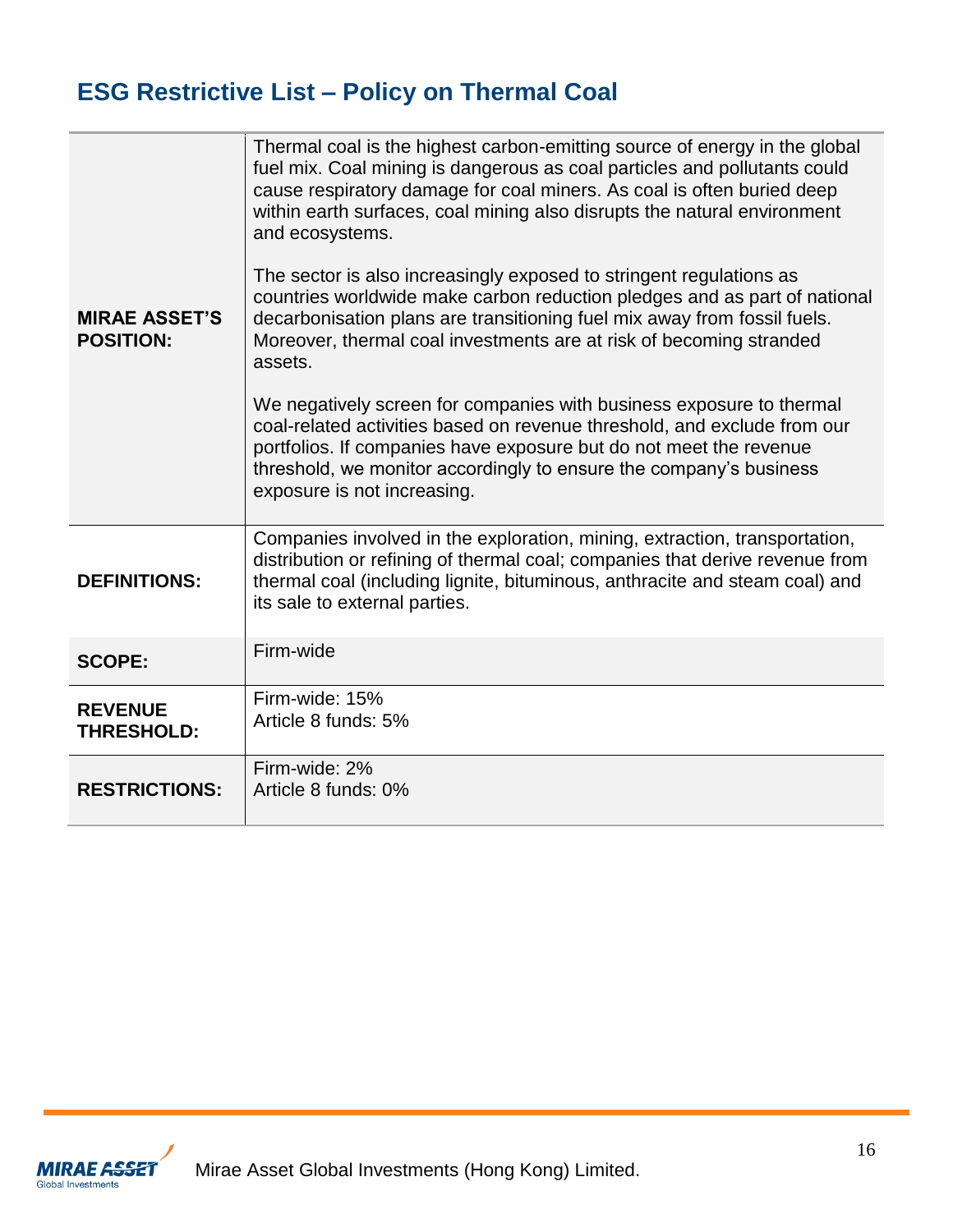# **ESG Restrictive List - Policy on Conventional Oil & Gas**

| <b>MIRAE ASSET'S</b><br><b>POSITION:</b> | Oil & Gas is key to a low carbon transition but oil demand will likely peak in<br>the next decade considering Paris agreement goals and low carbon policies<br>worldwide.<br>We screen for companies with business exposure to conventional oil and<br>gas-related activities based on revenue threshold. We monitor our portfolio<br>exposure to this sector and ensure selected companies are best-in-class<br>with clear low carbon transition paths away from fossil fuels. For example,<br>the companies need to have either set ambitious carbon reduction targets<br>(i.e. science-based targets) or have more than 15% of committed CapEx to<br>the United Nations Sustainable Development Goals or environmental<br>activities*.<br>*Environmental activities include Climate Change Mitigation, Climate Change Adaptation, Sustainable Use and<br>Protection of Water and Marine Resources, Transition to a Circular Economy, Pollution Prevention and Control,<br>Protection and Restoration of Biodiversity and Ecosystems |
|------------------------------------------|----------------------------------------------------------------------------------------------------------------------------------------------------------------------------------------------------------------------------------------------------------------------------------------------------------------------------------------------------------------------------------------------------------------------------------------------------------------------------------------------------------------------------------------------------------------------------------------------------------------------------------------------------------------------------------------------------------------------------------------------------------------------------------------------------------------------------------------------------------------------------------------------------------------------------------------------------------------------------------------------------------------------------------------|
| <b>DEFINITIONS:</b>                      | Companies involved in the exploration, extraction, refining and<br>transportation of conventional oil and gas; companies that derive revenue<br>from conventional oil and gas production, deep-water, shallow water and<br>other onshore/offshore.                                                                                                                                                                                                                                                                                                                                                                                                                                                                                                                                                                                                                                                                                                                                                                                     |
| <b>SCOPE:</b>                            | Article 8 funds                                                                                                                                                                                                                                                                                                                                                                                                                                                                                                                                                                                                                                                                                                                                                                                                                                                                                                                                                                                                                        |
| <b>REVENUE</b><br><b>THRESHOLD:</b>      | 5%                                                                                                                                                                                                                                                                                                                                                                                                                                                                                                                                                                                                                                                                                                                                                                                                                                                                                                                                                                                                                                     |
| <b>RESTRICTIONS:</b>                     | Companies with >5% revenue exposure in conventional oil and gas<br>must be within the 25% highest ESG rating of their domestic peers. Also,<br>the company must have public disclosure and/or engagement records<br>demonstrating a credible transition pathway towards low carbon or<br>renewable energy.<br>Companies are also subject to a phase-out margin. The total portfolio<br>exposure of all companies subject to a phase-out margin may not exceed<br>5%.                                                                                                                                                                                                                                                                                                                                                                                                                                                                                                                                                                   |
|                                          |                                                                                                                                                                                                                                                                                                                                                                                                                                                                                                                                                                                                                                                                                                                                                                                                                                                                                                                                                                                                                                        |

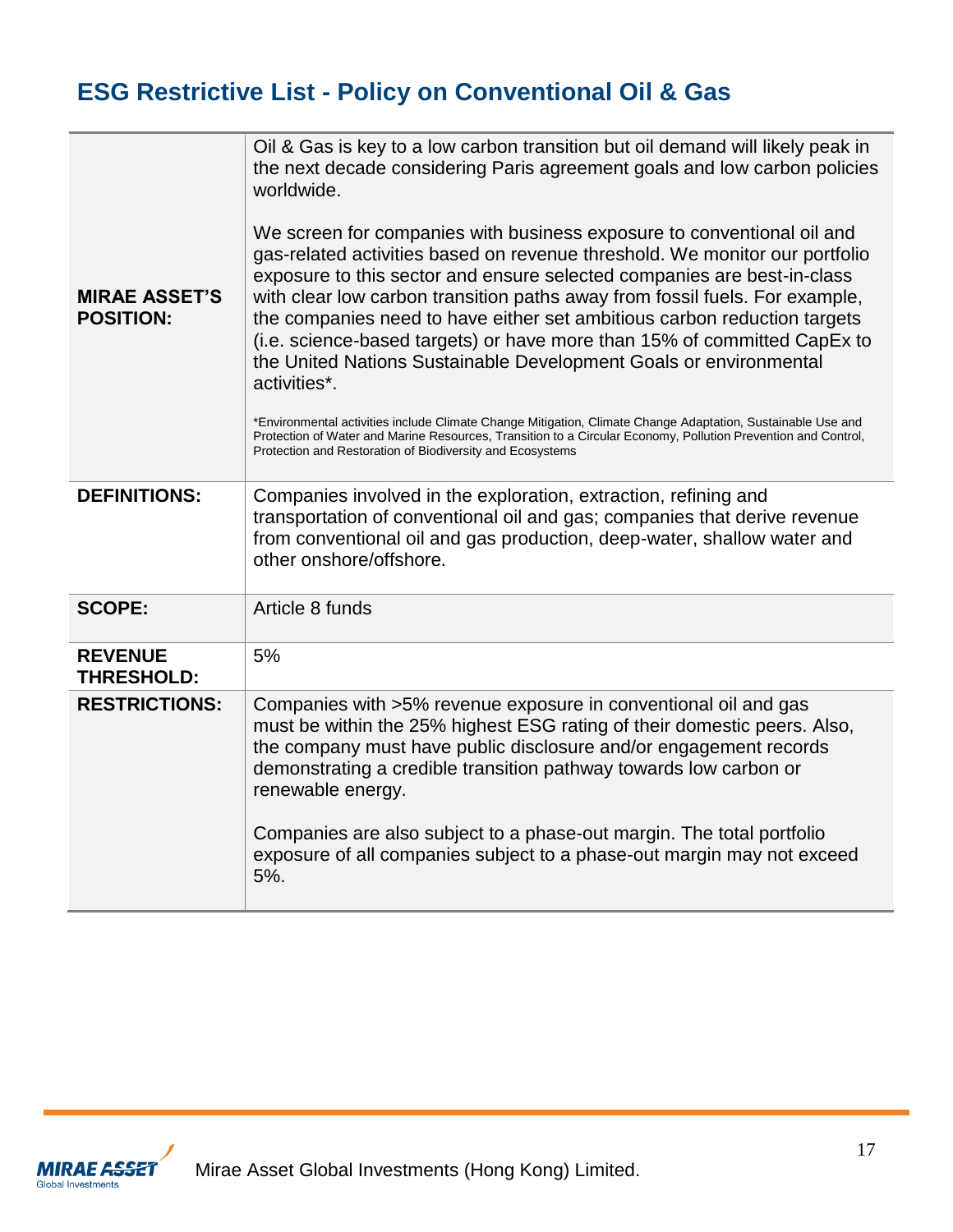# **ESG Restrictive List – Policy on Unconventional Oil & Gas**

| <b>MIRAE ASSET'S</b><br><b>POSITION:</b> | Unconventional oil & gas reserves are found in geologic locations that are<br>inaccessible and require advanced extraction tools and techniques such as<br>hydraulic fracturing or "fracking'. Not only is unconventional oil & gas<br>extraction more costly than conventional oil & gas but also has significant<br>environmental impacts particularly with regards to contamination and land<br>impacts. Chemicals used in fracking are potentially hazardous; water<br>contamination in surrounding water sources may give rise to public health<br>issues. Moreover, fracking is considered to trigger seismic events such as<br>earthquakes due to fractures and injections to sedimentary layers of<br>geologic formations during operations.<br>Similar to thermal coal, unconventional oil & gas investments are at risk of<br>becoming stranded assets.<br>We negatively screen for companies with business exposure to<br>unconventional oil and gas-related activities based on revenue threshold,<br>and exclude from our portfolios. If companies have exposure but do not<br>meet the revenue threshold, we monitor accordingly to ensure the<br>company's business exposure is not increasing. |
|------------------------------------------|----------------------------------------------------------------------------------------------------------------------------------------------------------------------------------------------------------------------------------------------------------------------------------------------------------------------------------------------------------------------------------------------------------------------------------------------------------------------------------------------------------------------------------------------------------------------------------------------------------------------------------------------------------------------------------------------------------------------------------------------------------------------------------------------------------------------------------------------------------------------------------------------------------------------------------------------------------------------------------------------------------------------------------------------------------------------------------------------------------------------------------------------------------------------------------------------------------------|
| <b>DEFINITIONS:</b>                      | Companies involved in the exploration or extraction of unconventional oil<br>and gas; companies with revenue exposure to oil sands, oil shale<br>(kerogen-rich deposits), shale gas, shale oil, coal seam gas, coal bed<br>methane as well as Arctic onshore/offshore.                                                                                                                                                                                                                                                                                                                                                                                                                                                                                                                                                                                                                                                                                                                                                                                                                                                                                                                                         |
| <b>SCOPE:</b>                            | Firm-wide                                                                                                                                                                                                                                                                                                                                                                                                                                                                                                                                                                                                                                                                                                                                                                                                                                                                                                                                                                                                                                                                                                                                                                                                      |
| <b>REVENUE</b><br><b>THRESHOLD:</b>      | Firm-wide: 15%<br>Article 8 Funds: 5%                                                                                                                                                                                                                                                                                                                                                                                                                                                                                                                                                                                                                                                                                                                                                                                                                                                                                                                                                                                                                                                                                                                                                                          |
| <b>RESTRICTIONS:</b>                     | Firm-wide: 2% investment cap<br>Article 8 Funds: 0% investment cap                                                                                                                                                                                                                                                                                                                                                                                                                                                                                                                                                                                                                                                                                                                                                                                                                                                                                                                                                                                                                                                                                                                                             |

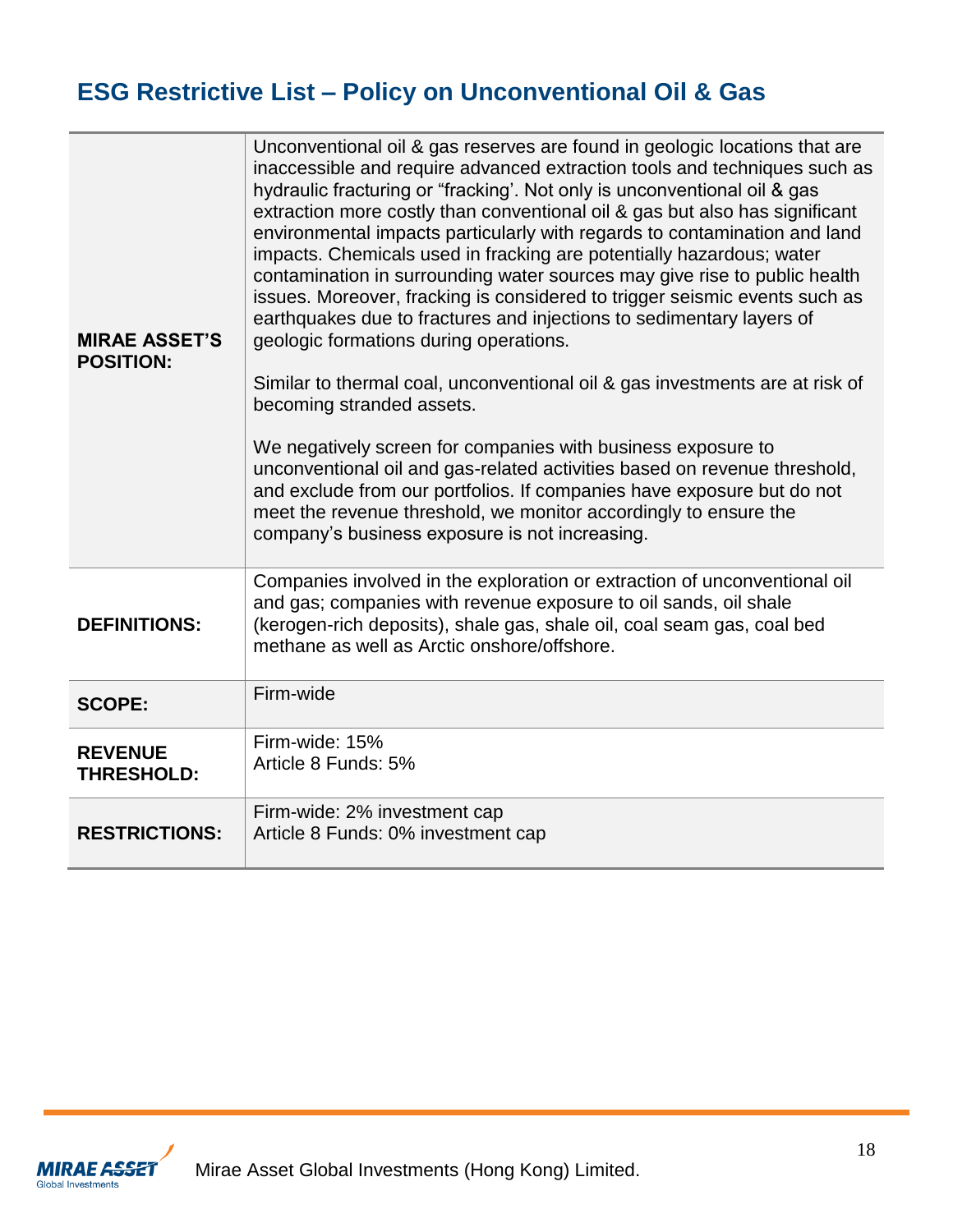### **ESG Restrictive List – Power Generation**

| <b>MIRAE ASSET'S</b><br><b>POSITION:</b> | Power generation using fossil fuels produces large amounts of<br>greenhouse gases such as carbon dioxide (CO2), nitrous oxide (N2O)<br>during coal combustion. These emissions are contributors to global<br>warming. Also, the burning of coal causes severe environmental<br>impacts, such as acid rain, smog that also has negative impacts on<br>human health like lung damage.<br>Despite nuclear power being a reliable and low-carbon energy source,<br>there are considerable health and safety risks as well as varied policy<br>support associated. Waste generated by nuclear reactors remains<br>radioactive for thousands of years. Nuclear power plant accidents such<br>as Chernobyl and Fukushima released radiation into the environment,<br>causing damage and loss of life in surrounding areas.<br>We negatively screen for companies with business exposure to<br>thermal coal or nuclear power generation based on revenue threshold,<br>and exclude from our portfolios. If companies have exposure but do<br>not meet the revenue threshold, we monitor accordingly to ensure the<br>company's business exposure is not increasing.<br>We actively monitor our portfolio holdings to ensure the company have<br>either set ambitious carbon reduction targets (i.e. science-based<br>targets) or have more than 50% and increasing committed CapEx or<br>derived revenues to the United Nations Sustainable Development<br>Goals or environmental activities*.<br>*Environmental activities include Climate Change Mitigation, Climate Change Adaptation, Sustainable Use<br>and Protection of Water and Marine Resources, Transition to a Circular Economy, Pollution Prevention<br>and Control, Protection and Restoration of Biodiversity and Ecosystems |
|------------------------------------------|-------------------------------------------------------------------------------------------------------------------------------------------------------------------------------------------------------------------------------------------------------------------------------------------------------------------------------------------------------------------------------------------------------------------------------------------------------------------------------------------------------------------------------------------------------------------------------------------------------------------------------------------------------------------------------------------------------------------------------------------------------------------------------------------------------------------------------------------------------------------------------------------------------------------------------------------------------------------------------------------------------------------------------------------------------------------------------------------------------------------------------------------------------------------------------------------------------------------------------------------------------------------------------------------------------------------------------------------------------------------------------------------------------------------------------------------------------------------------------------------------------------------------------------------------------------------------------------------------------------------------------------------------------------------------------------------------------------------------------------------------------------------------------------|
| <b>DEFINITIONS:</b>                      | Companies involved in fossil fuel (thermal coal, liquid fuel and natural<br>gas) based power generation and nuclear energy-based power<br>generation.                                                                                                                                                                                                                                                                                                                                                                                                                                                                                                                                                                                                                                                                                                                                                                                                                                                                                                                                                                                                                                                                                                                                                                                                                                                                                                                                                                                                                                                                                                                                                                                                                               |
| <b>SCOPE:</b>                            | Article 8 funds                                                                                                                                                                                                                                                                                                                                                                                                                                                                                                                                                                                                                                                                                                                                                                                                                                                                                                                                                                                                                                                                                                                                                                                                                                                                                                                                                                                                                                                                                                                                                                                                                                                                                                                                                                     |
| <b>REVENUE</b><br><b>THRESHOLD:</b>      | 5%                                                                                                                                                                                                                                                                                                                                                                                                                                                                                                                                                                                                                                                                                                                                                                                                                                                                                                                                                                                                                                                                                                                                                                                                                                                                                                                                                                                                                                                                                                                                                                                                                                                                                                                                                                                  |
| <b>RESTRICTIONS:</b>                     | Coal power generation: 0%<br>Nuclear power generation: 0%<br>Oil & gas power generation:<br>Companies with >5% revenue exposure in oil and gas power<br>generation and have not set ambitious carbon reduction targets (i.e.                                                                                                                                                                                                                                                                                                                                                                                                                                                                                                                                                                                                                                                                                                                                                                                                                                                                                                                                                                                                                                                                                                                                                                                                                                                                                                                                                                                                                                                                                                                                                        |

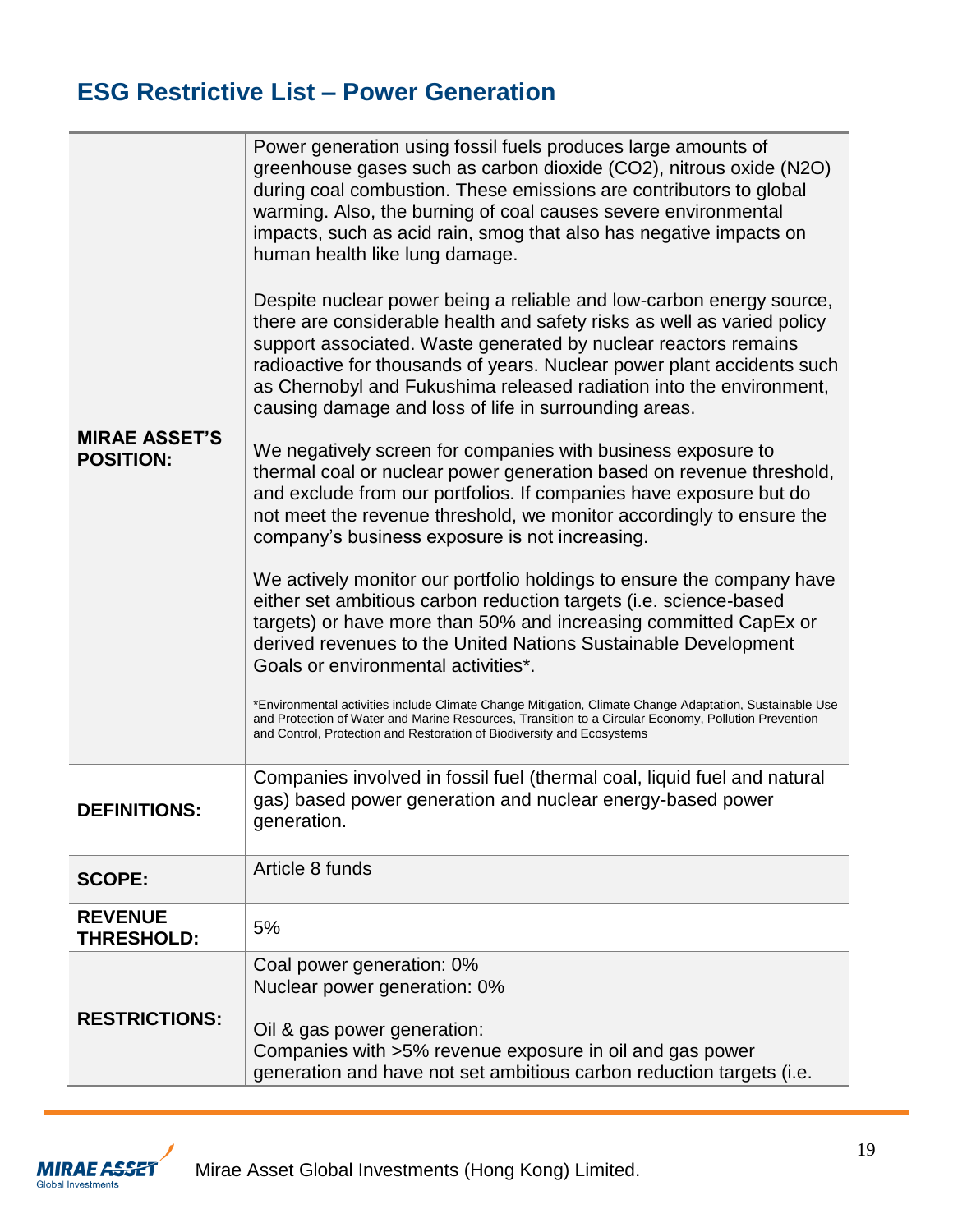| science-based targets) or have more than 50% and increasing<br>committed CapEx or derived revenues to the United Nations<br>Sustainable Development Goals or environmental activities* must be<br>within the 25% highest ESG rating of their domestic peers. Also, the<br>company must have public disclosure and/or engagement records<br>demonstrating a credible transition pathway towards low carbon or<br>renewable energy. |
|-----------------------------------------------------------------------------------------------------------------------------------------------------------------------------------------------------------------------------------------------------------------------------------------------------------------------------------------------------------------------------------------------------------------------------------|
| Companies are also subject to a phase-out margin. The total portfolio<br>exposure of all companies subject to a phase-out margin may not<br>exceed 5%.                                                                                                                                                                                                                                                                            |

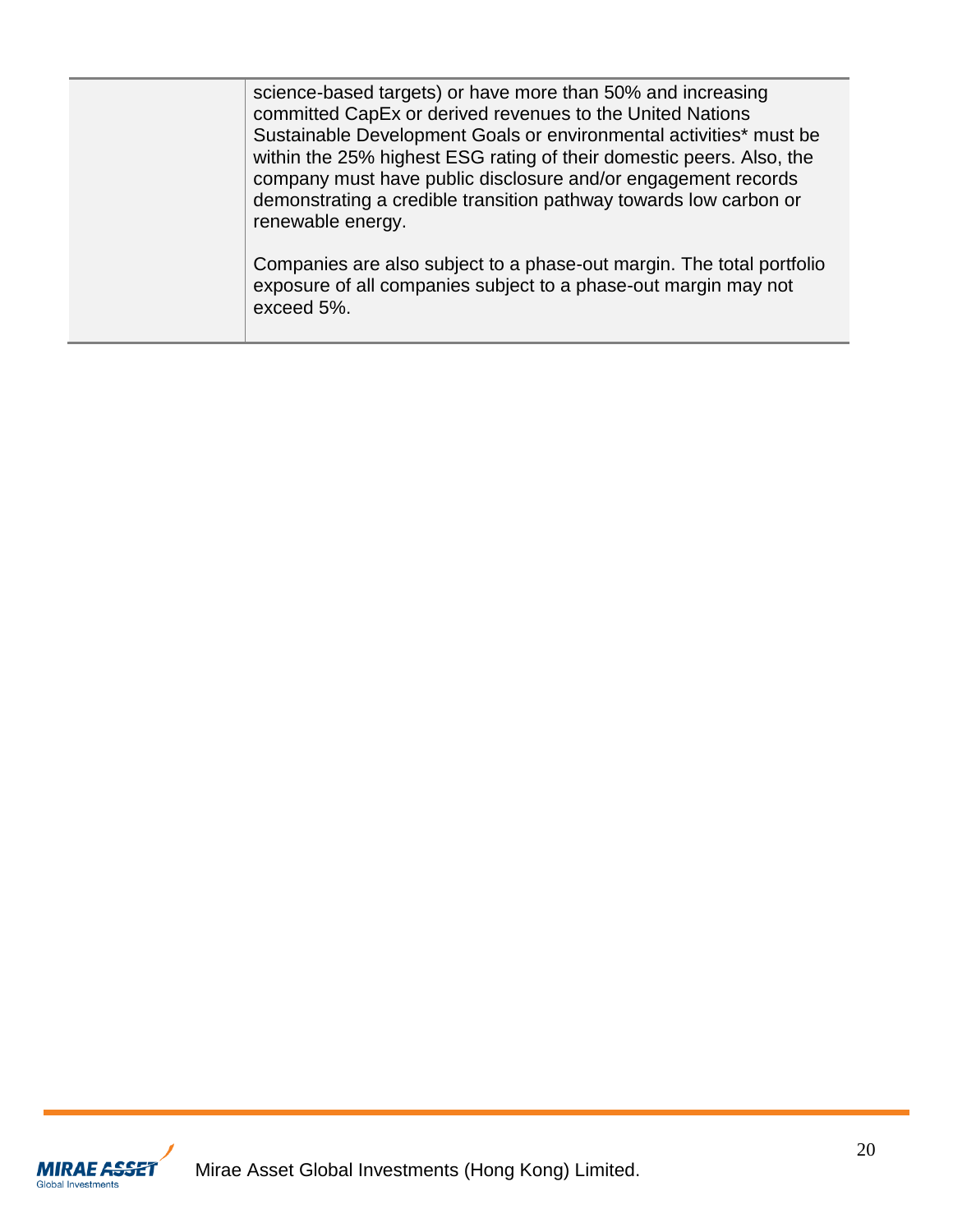# **ESG Restrictive List - Policy on Cannabis**

| <b>MIRAE ASSET'S</b><br><b>POSITION:</b> | Cannabis, also commonly known as marijuana, is a cannabinoid drug. The<br>main ingredient of cannabis, tetrahydrocannabinol (THC), attaches to a<br>user's brain cannabinoid receptors and can lead to delusions, disorganised<br>thinking and speech. In addition, cannabis also takes a toll on a user's<br>physical health. Smoking cannabis on a regular basis could increase the<br>chance of having cancer, recurrent lung infections and decrease in bone<br>density.<br>Cannabis is decriminalized and allowed for medical use in several regions<br>of North America, Africa, Australia, Europe and South America. But it<br>remains prohibited in Middle Eastern countries and Asia. |
|------------------------------------------|------------------------------------------------------------------------------------------------------------------------------------------------------------------------------------------------------------------------------------------------------------------------------------------------------------------------------------------------------------------------------------------------------------------------------------------------------------------------------------------------------------------------------------------------------------------------------------------------------------------------------------------------------------------------------------------------|
| <b>DEFINITIONS:</b>                      | This sector includes companies engaged in the production, retailing or<br>pharmaceutical research of cannabis. Cannabis products and derivatives<br>usually come from the dried leaves and flowers of the Cannabis sativa or<br>Cannabis Indica plant. It has a psychoactive substance that can be used<br>for both medicinal, recreational use. Ttetrahydrocannabinol (THC) is one of<br>its major chemical compositions and it is effective against vomiting and<br>nausea during medical treatments. Additionally, it can also induce a<br>euphoric high, which lets users experience a state of relaxation.                                                                                |
| <b>SCOPE:</b>                            | Article 8 funds only                                                                                                                                                                                                                                                                                                                                                                                                                                                                                                                                                                                                                                                                           |
| <b>REVENUE</b><br><b>THRESHOLD:</b>      | 5%                                                                                                                                                                                                                                                                                                                                                                                                                                                                                                                                                                                                                                                                                             |
| <b>RESTRICTIONS:</b>                     | 0% investment cap                                                                                                                                                                                                                                                                                                                                                                                                                                                                                                                                                                                                                                                                              |

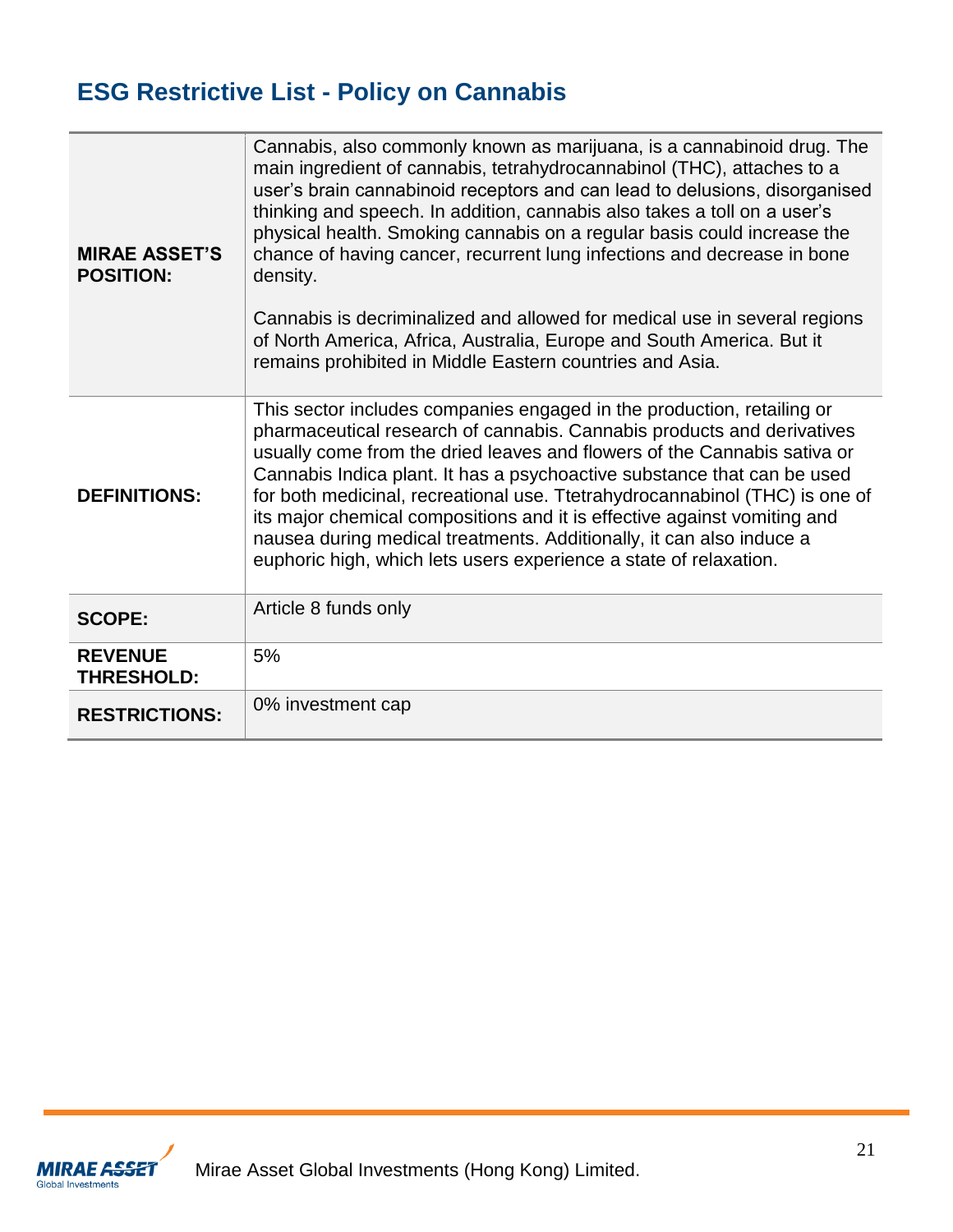# **ESG Restrictive List - Policy on Adult Entertainment**

| <b>MIRAE ASSET'S</b><br><b>POSITION:</b> | The adult entertainment sector is widely criticised and denounced for the<br>adverse impacts it has on society as well as its consideration as a sin by<br>most religions in the World.<br>Adult entertainment is banned by law in many countries in the World (in<br>most of Africa, the Middle-East, East-Asia and Southeast Asia). It is also<br>subject to regulation in India, Australia, Russia, South-Africa and in the UK.<br>The sector is also deemed a privately-owned industry with very limited<br>number of publicly-listed producers. |
|------------------------------------------|------------------------------------------------------------------------------------------------------------------------------------------------------------------------------------------------------------------------------------------------------------------------------------------------------------------------------------------------------------------------------------------------------------------------------------------------------------------------------------------------------------------------------------------------------|
| <b>DEFINITIONS:</b>                      | This sector includes companies that are involved in the production,<br>distribution or retailing of adult entertainment products. Adult entertainment<br>products are defined as material in which the dominant theme is "sexually<br>explicit" conduct, specifically the depiction or description of sexual or<br>excretory activities in a lascivious way.                                                                                                                                                                                         |
| <b>SCOPE:</b>                            | Firm-wide                                                                                                                                                                                                                                                                                                                                                                                                                                                                                                                                            |
| <b>REVENUE</b><br><b>THRESHOLD:</b>      | $0\%$                                                                                                                                                                                                                                                                                                                                                                                                                                                                                                                                                |
| <b>RESTRICTIONS:</b>                     | 0% investment cap                                                                                                                                                                                                                                                                                                                                                                                                                                                                                                                                    |